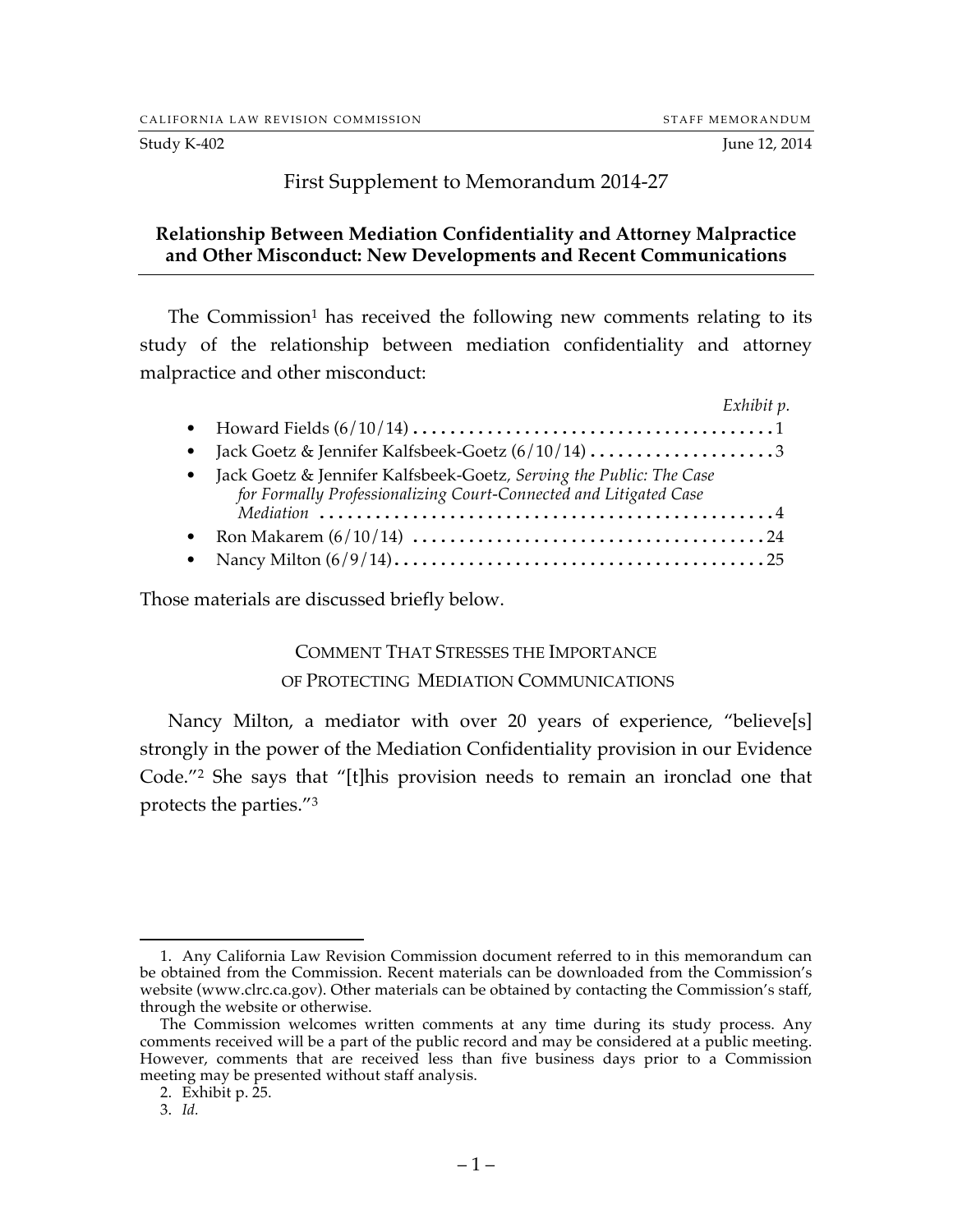# COMMENTS THAT STRESS THE IMPORTANCE OF PROVIDING A MEANS TO ADDRESS MISCONDUCT

The other three new comments take a different perspective, urging the Commission to revise the statute protecting mediation communications.

Howard Fields writes that since 1981, the majority of his practice "has involved the representation of attorneys in claims brought against them."4 He has "represented hundreds of lawyers and law firms and … also handled a fair number of cases against lawyers brought by clients who have been injured by the malpractice of their lawyers."<sup>5</sup> In his opinion, California should revise its statute governing mediation communications because "[c]lients need protection from errant lawyers."6 He explains:

Unfortunately, I have come across cases where lawyers have … literally lied to their clients, threatened their clients, bullied their clients and beat them into submission to sign documents. I have been involved in one case where not only was the client lied to, the attorney himself signed a comprehensive "mediator's proposal" that the client did not even learn about until he was threatened with a lawsuit by his own lawyer two months later when the lawyer demanded that the client sign a lengthy settlement agreement. The agreement favored the lawyer (who had numerous fee agreements, some of which were presumptively fraudulent) more than it did the client. Based on *Cassel v. Superior Court* nothing that this lawyer said or did can ever be used against him.7

Jack Goetz and Jennifer Kalfsbeek-Goetz, who serve on the faculty at California State University Northridge, voice somewhat similar concerns about mediators.<sup>8</sup> Citing an article they co-wrote, they say:

Research consistently demonstrates that there is no reason to believe mediators are less prone to engage in misconduct than practitioners in other fields.… Sadly, mediators as a field have done very little to justify the umbrella confidentiality currently granted in most states, failing to monitor their own practitioners or requiring them to adhere to an ethics code or fulfill educational or training requirements demanded by other formalized professions…some of which have earned confidentiality privileges under state and federal evidentiary codes.

 <sup>4.</sup> Exhibit p. 1.

<sup>5.</sup> *Id.*

<sup>6.</sup> *Id.* at 2.

<sup>7.</sup> *Id.* at 1.

<sup>8.</sup> Exhibit p. 3.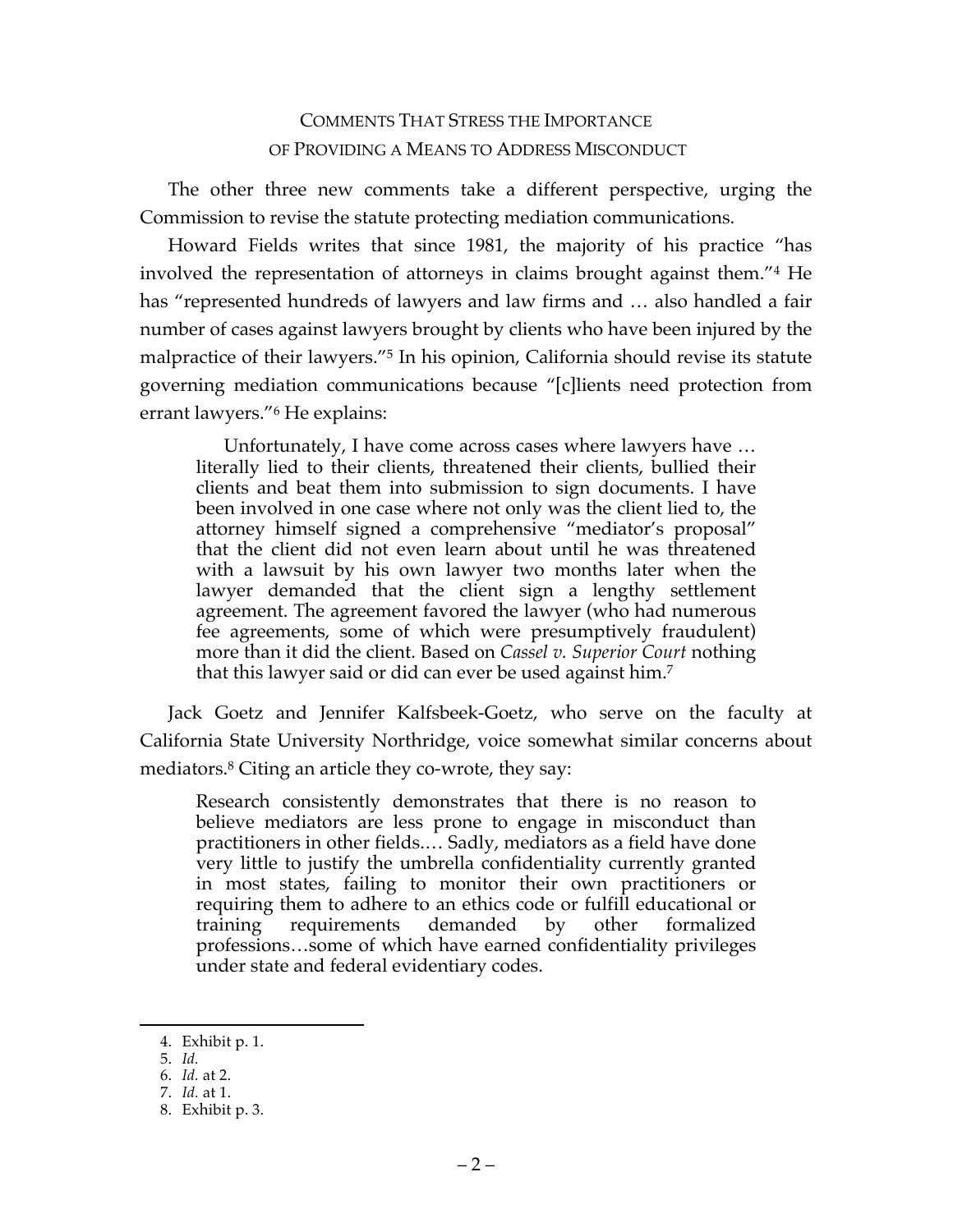The argument that the public interest in settling legal disputes is enough to bar any evidence of mediator misconduct and ultimately, ignore it, seems incredibly self-serving to mediators (who have not earned their practitioner qualifications through any recognized criterion) and incredibly insensitive to members of the public who may have been injured by mediation practitioners. Allowing a professional misconduct exception would not seriously reduce the supply of mediators in a crowded field for which the barriers to entry are extremely low, but would likely raise the quality of the practice and encourage the more serious practitioners to get better.9

They provided a copy of their article, but the staff has not yet reviewed it. <sup>10</sup> We will do so when time permits.

Finally, the Commission received a communication from Ron Makarem, who represented the unsuccessful party in *Cassel v. Superior Court.*<sup>11</sup> He notes that the attorney-client privilege already has an exception for professional misconduct, and suggests that the Legislature should create a similar exception to the statute protecting mediation communications. 12

As an alternative, Mr. Makarem suggests that "clarification can be provided to the phrase in the statute 'in preparation or furtherance of mediation.'"13 He "believe[s] that the Supreme Court went too far in including conversations that occur only by client and attorney (i.e., attorney-client privileged communications) within the sphere of conversations that will be considered 'in preparation or in furtherance of mediation.'"14

Respectfully submitted,

Barbara Gaal Chief Deputy Counsel

14. *Id.*

 <sup>9.</sup> *Id.*

<sup>10.</sup> See Exhibit pp. 4-23.

<sup>11.</sup> 51 Cal. 4th 113, 244 P.3d 1080, 119 Cal. Rptr. 3d (2011).

<sup>12.</sup> Exhibit p. 24.

<sup>13.</sup> *Id.*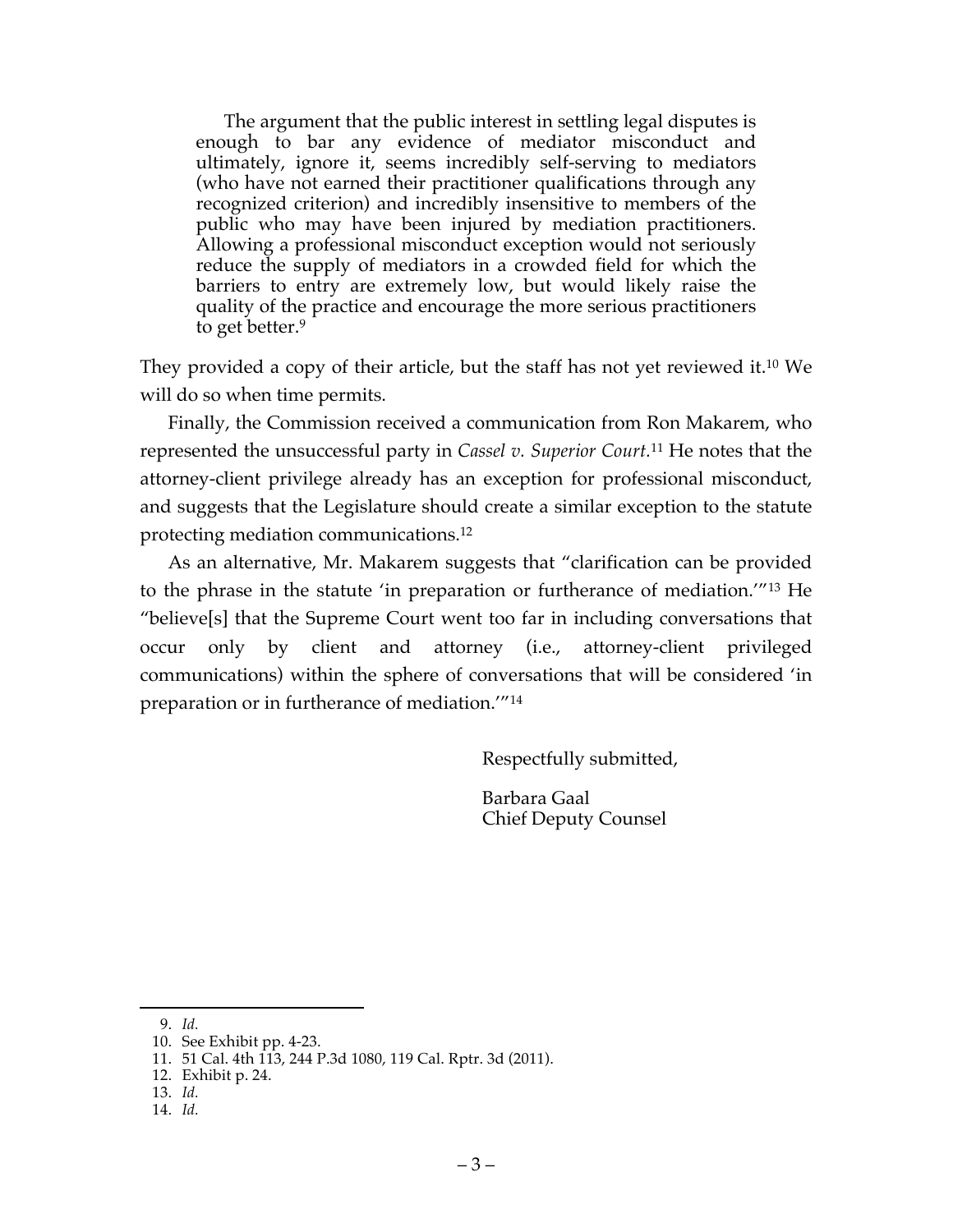# **EMAIL FROM HOWARD FIELDS (6/10/14)**

### **Re: Relationship Between Mediation Confidentiality and Attorney Malpractice**

Dear Ms. Gaal,

I understand that the Study K-2 will be discussed at a meeting on Thursday. Please bring this email to the participants' attention.

I am writing to express concerns regarding California Evidence Code section 1119 as interpreted by the California Supreme Court in the case of *Cassel v. Superior Court*  $(2011)$  51 Cal.4<sup>th</sup> 113. There is good cause for an amendment to the statute because of how it has been interpreted by the Supreme Court which effectively immunizes attorneys who are able to lie, cheat and steal from their clients and then hide behind the "mediation privilege" for protection. That is something that certainly was never intended by the Legislature.

Since 1981 the majority of my practice has involved the representation of attorneys in claims brought against them. I have represented hundreds of lawyers and law firms and have also handled a fair number of cases against lawyers brought by clients who have been injured by the malpractice of their lawyers. I have participated in countless settlement conferences and mediations and have also sat as a settlement officer in many court supervised settlement programs. I am currently on a panel of mediators myself.

Unfortunately, I have come across cases where lawyers have l literally lied to their clients, threatened their clients, bullied their clients, harassed their clients and beat them into submission to sign documents. I have been involved in one case where not only was the client lied to, the attorney himself signed a comprehensive "mediator's proposal" that the client did not even learn about until he was threatened with a lawsuit by his own lawyer two months later when the lawyer demanded that the client sign a lengthy settlement agreement. The agreement favored the lawyer (who had numerous fee agreements, some of which were presumptively fraudulent) more than it did the client. Based on *Cassel v. Superior Court* nothing that this lawyer said or did can ever be used against him.

This type of egregious conduct by lawyers occurs far more than we would like to believe.

Justice Chin, in the concurring opinion in *Cassel v. Superior Court* appropriately observed:

The court holds today that private communications between an attorney and a client related to mediation remain confidential even in a lawsuit between the two. This holding will effectively shield an attorney's actions during mediation, including advising the client, from a malpractice action even if those actions are incompetent or even deceptive.13 Attorneys participating in mediation will not be held accountable for any incompetent or fraudulent actions during that mediation unless the actions are so extreme as to engender a *criminal* prosecution against the attorney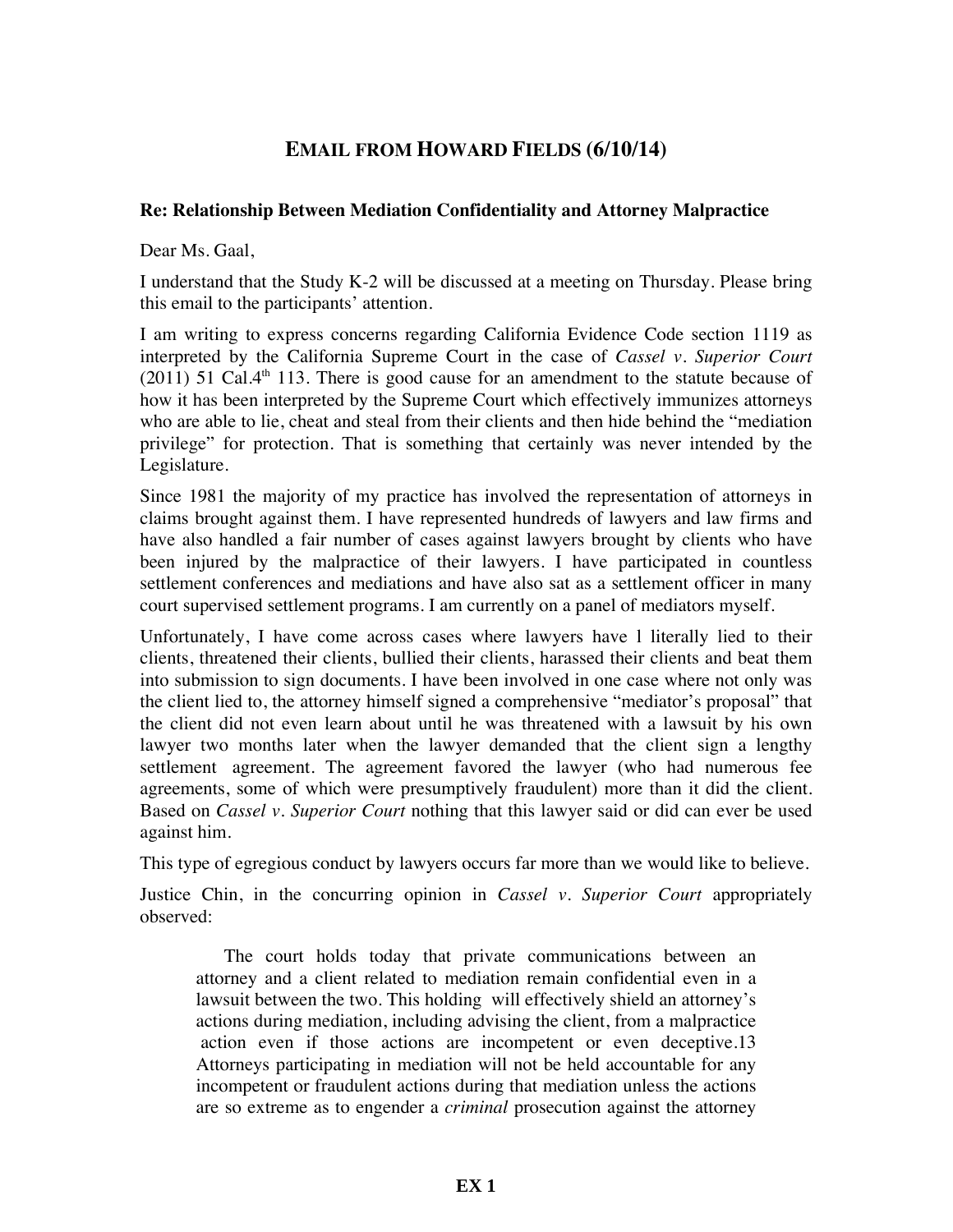[citation]. This is a high price to pay to preserve total confidentiality in the mediation process

\*\*\*

This case does not present the question of what happens if every participant in the mediation except the attorney waives confidentiality. Could the attorney even then prevent disclosure so as to be immune from a malpractice action? I can imagine no valid policy reason for the Legislature to shield attorneys even in that situation. I doubt greatly that one of the Legislature's purposes in mandating confidentiality was to permit attorneys to commit malpractice without accountability. Interpreting the statute to require confidentiality even when everyone but the attorney has waived it might well result in absurd consequences that the Legislature did not intend. That question will have to await another case. But the Legislature might also want to consider this point.

The commission has received input from mediators. They do not need protection. Clients need protection from errant lawyers.

Howard M. Fields, Esq. hfields@debolt-fields.com



# **DEBOLT-FIELDS**LLP

23945 Calabasas Road , Suite 207 Calabasas, CA 91302 T 818.703.8000 ext 104 C 310.924.2926 F 818.703.8008 www.debolt-fields.com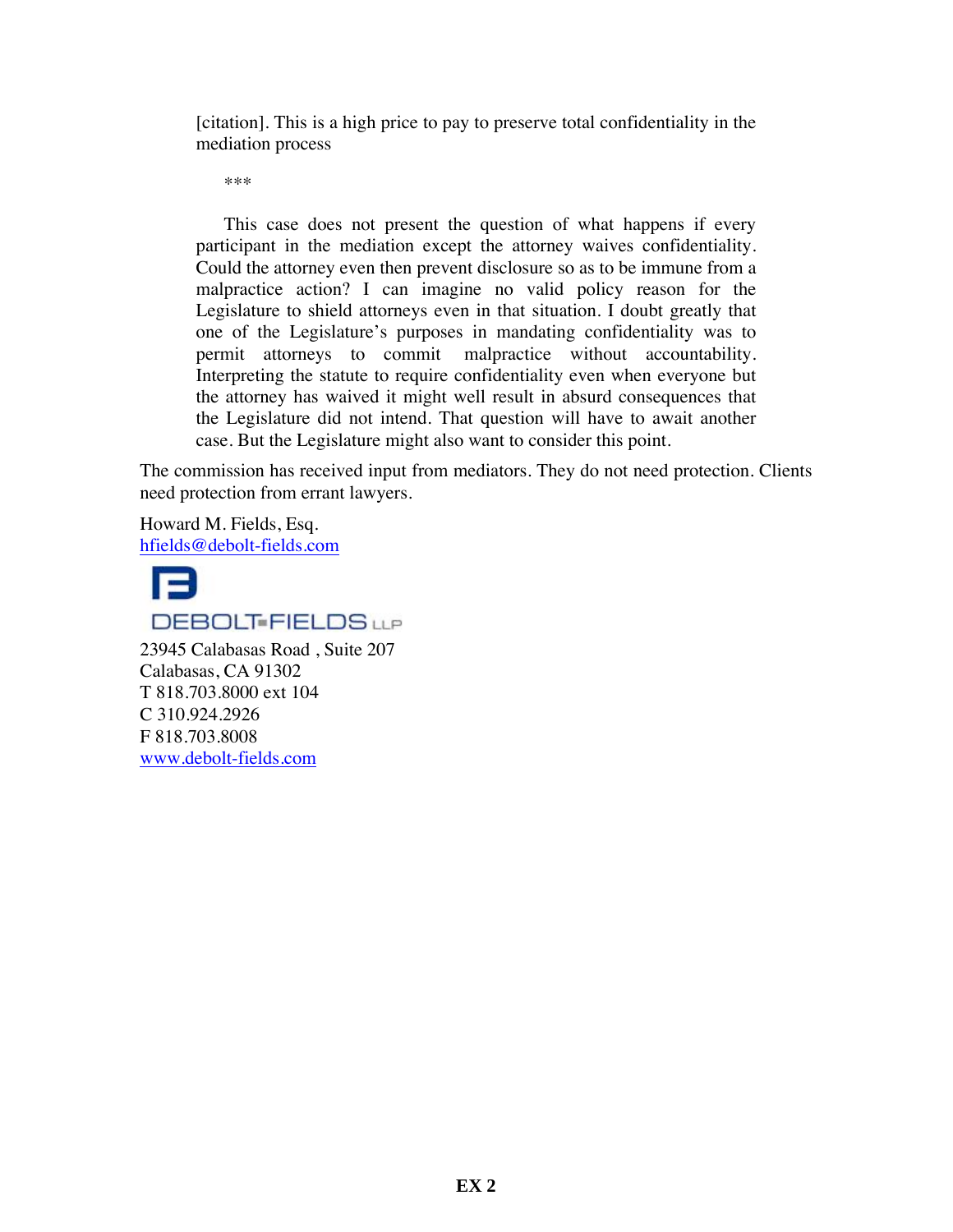# **EMAIL FROM JACK GOETZ & JENNIFER KALFSBEEK-GOETZ (6/10/14)**

#### **Re: Mediator Confidentiality and Misconduct**

We largely agree with the previously published comments attributed to Ms. Yeend that urge the Commission to follow the lead of jurisdictions and statutes such as the UMA that recognize a professional misconduct exception to protection of mediation communications. Research consistently demonstrates that there is no reason to believe mediators are less prone to engage in misconduct than practitioners in other fields. (See the attached article which references many of the appropriate sources). Sadly, mediators as a field have done very little to justify the umbrella confidentiality currently granted in most states, failing to monitor their own practitioners or requiring them to adhere to an ethics code or fulfill educational or training requirements demanded by other formalized professions…some of which have earned confidentiality privileges under state and federal evidentiary codes.

The argument that the public interest in settling legal disputes is enough to bar any evidence of mediator misconduct and ultimately, ignore it, seems incredibly self-serving to mediators (who have not earned their practitioner qualifications through any recognized criterion) and incredibly insensitive to members of the public who may have been injured by mediation practitioners. Allowing a professional misconduct exception would not seriously reduce the supply of mediators in a crowded field for which the barriers to entry are extremely low, but would likely raise the quality of the practice and encourage the more serious practitioners to get better.

Regards,

Jack R. Goetz, Esq. Ph.D. Academic Lead, Program in Mediation and Conflict Resolution (Office): 818-597-3297 (Cell): 310-435-1492 (Fax): 818-337-2099

and

Jennifer Kalfsbeek-Goetz, Ph.D., Assistant Dean Tseng College of Extended Learning California State University at Northridge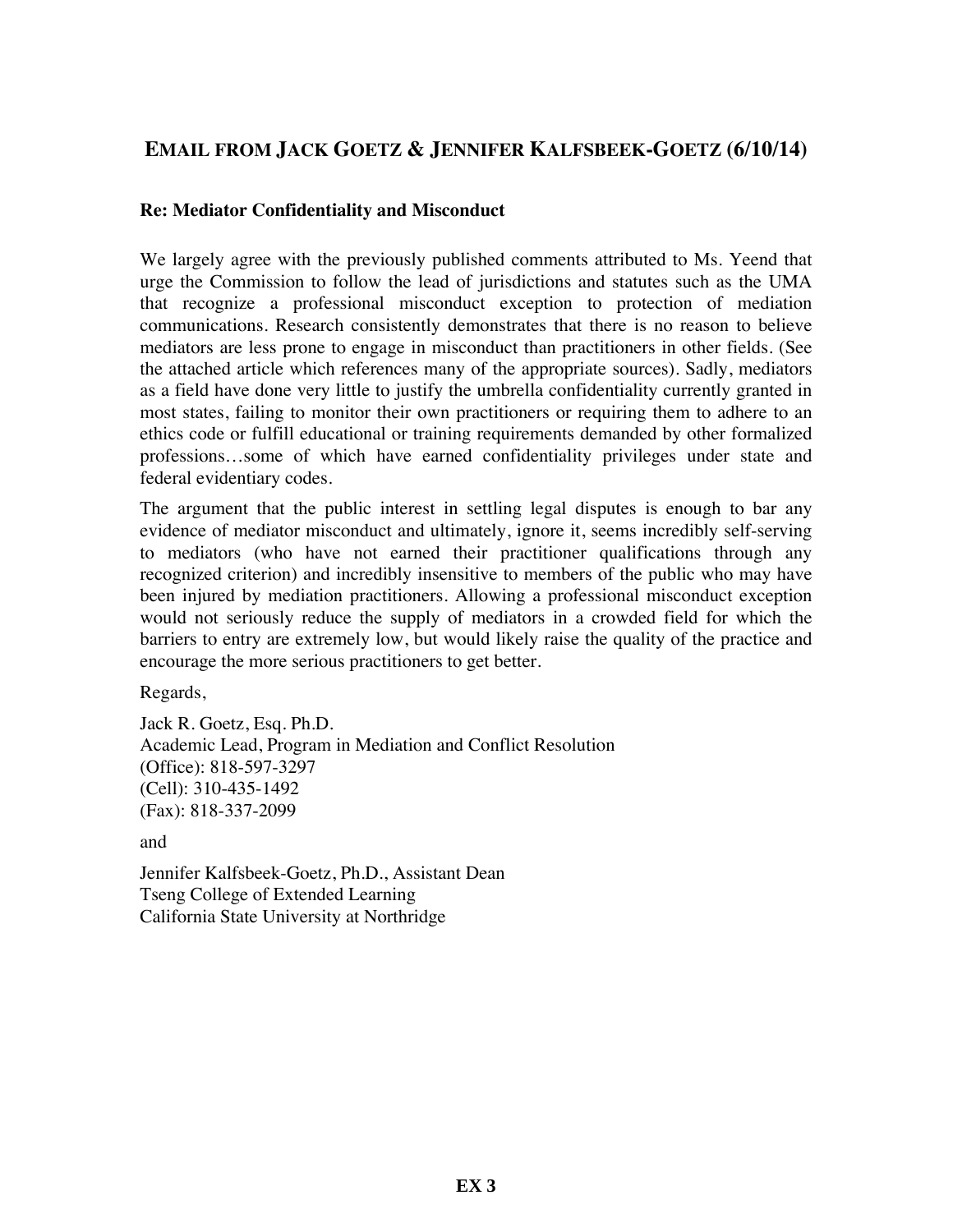$\overline{a}$ 

### SERVING THE PUBLIC: THE CASE FOR FORMALLY PROFESSIONALIZING COURT-CONNECTED AND LITIGATED-CASE MEDIATION

*Jack R. Goetz, Esq., Ph.D., Jennifer Kalfsbeek, Ph.D.*

#### **Introduction**

It is not illegal for someone in California to raise a sign or to place an ad claiming to be a mediator, charge fees for mediation, and engage in this largely unregulated process intending to serve the public by helping parties resolve disputes. As the ninth largest global economy, California is a sizeable and an illustrative example of how the mediation field operates within the United States as well as where the field may be moving as the occupation evolves.<sup>1</sup> Young notes, "most mediators in most states . . . can hang up a shingle without meeting any licensing or training requirements or agreeing to be bound by any ethical guidelines. Most mediators are beyond any state-sponsored sanctioning process."<sup>2</sup> Jarrett writes that the field of mediation is borne out of the counterculture movements of the 1960's and 1970's, a rejection of a formalistic, legal system that resolves disagreements in a prescribed manner.<sup>3</sup> Thus, the field continues to have an occupational preference for no regulation, with perhaps a sentiment that if mediator regulation became the norm, mediation would lose its creative spirit.<sup>4</sup> For this reason, the mediation community in the United States is debating the need to formally professionalize mediation.

This article posits that the field of mediation can better serve the public by developing a system of public accountability that would elevate itself to a formal, professional status. What's more, the proverbial train may have already left the station in disputes that are resolved in a public forum: court-connected and litigated cases. Client expectations and the statutes protecting confidentiality in mediation anticipate professionals, and the mediation practice therein has rapidly evolved towards professionalization. These public-forum litigated case mediators are often regulated under local court or state rules, which also require some mediation training, thus putting them ahead of the rest of the field of mediation with regard to professionalization. However, the final steps that are required by other professions, with the inclusion of a common ethical code and a qualifying exam, are still not standard for mediators. Without establishing some of the fundamental elements that are at the core of professions, including agreement on what constitutes mediator education or training and willingness of the field to keep out other

 Dr. Goetz is the academic lead of the Mediation and Conflict Resolution program at California State University– Northridge, serves on the executive committee for the Los Angeles County Bar Association: Attorney Client Mediation and Arbitration Services, and also serves as co-chair of the Southern California Mediation Association Committee on Voluntary Mediator Certification. Dr. Kalfsbeek is the Assistant Dean of the College of Extended Learning, specializing in professional and graduate education, at California State University–Northridge, and has served as a sociology and psychology professor for 18 years.

<sup>1</sup> Legislative Analyst's Office, California's Nonpartisan Fiscal and Policy Advisor *2013 Cal Facts, available at* http://www.lao.ca.gov/reports/2013/calfacts/calfacts 010213.aspx (last visited Aug. 22, 2013).

<sup>&</sup>lt;sup>2</sup> Paula M. Young, *Take It or Leave It. Lump It or Grieve It: Designing Mediator Complaint Systems that Protect Mediators, Unhappy Parties, Attorneys, Courts, the Process, and the Field* 21 OHIO ST. J. DISP. RESOL. 721 (2006).

<sup>3</sup> Brian Jarrett, *The Future of Mediation: A Sociological Perspective*, 2009/1 OHIO ST. J. DISP. RESOL.49 (2009). 4 Jean R. Sternlight, *"Live Free" or Regulate?* 19 A.B.A. DISP. RESOL. MAG. (2013), *available at*

http://www.americanbar.org/publications/dispute\_resolution\_magazine/2013/spring/-live-free--or-regulate-.html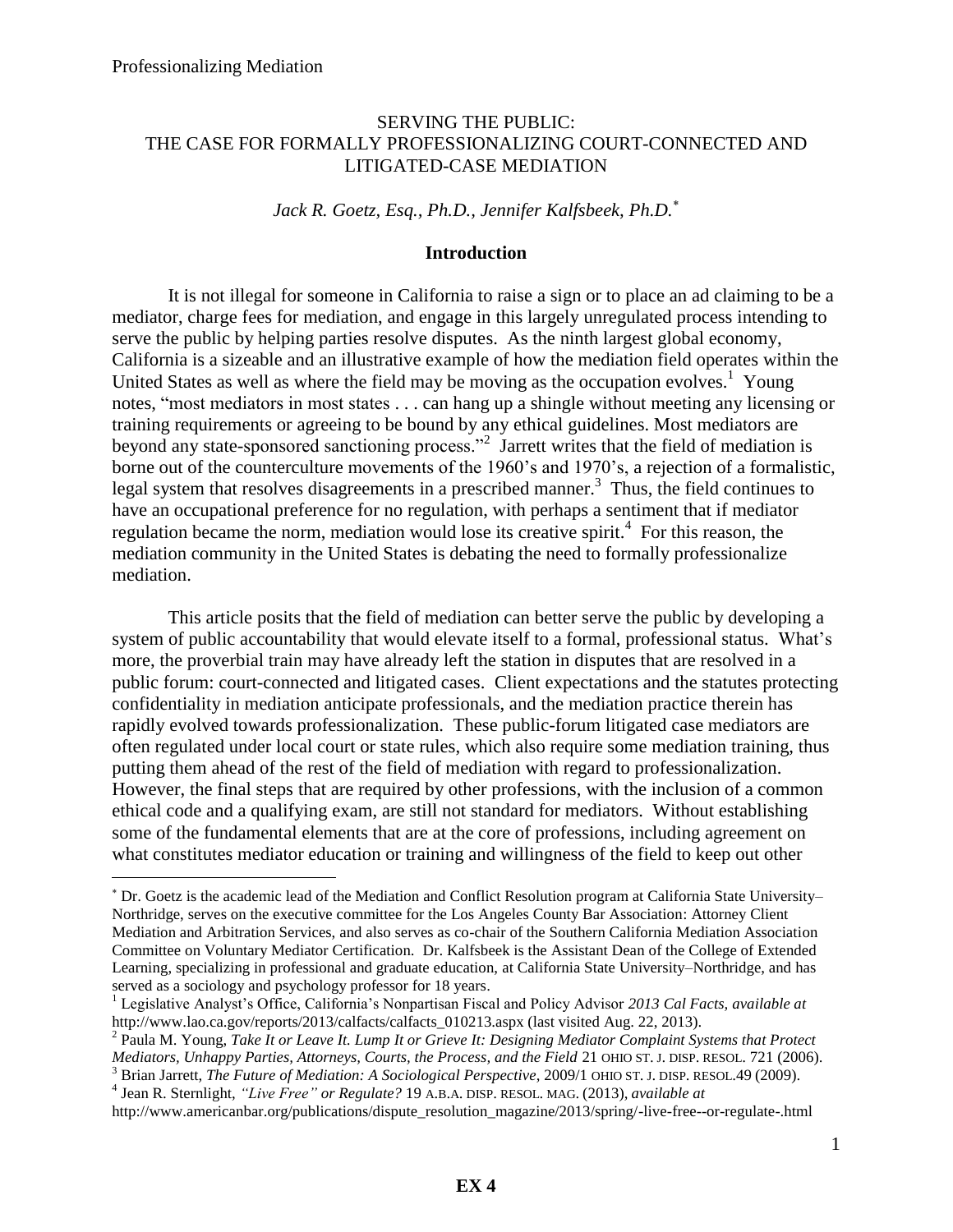would-be practitioners who do not meet a common standard, mediation has failed to live up to the standard of the other professions and therefore undercuts its value for the community. Ultimately, in the absence of establishing a professional standard, the fundamental judgment and enforcement of what constitutes a "mediator" in public forum litigated cases is deferred to local courts, providing unevenness in application. For example, in Los Angeles, one of the largest counties in the world, budget pressures ultimately led to the demise of the court-connected mediation panel,<sup>5</sup> reputably the largest court-connected panel in the United States.

This article attempts to answer the long debated issue about whether mediation is a profession, but leaves plenty for future research. It does not attempt to answer the political question regarding which governmental or non-governmental body should professionalize mediators. It does not attempt to define, other than by demonstrating what has been required to date in mediation and other occupations, what should be the ultimate standard for mediation professionalization. This article will however, look at the sociological view of professions, review the current discussion and treatment of the mediation field, and analyze what it might take to move mediation as a whole, and then court-connected and litigated-case mediation, to profession status. Finally, with special focus on court-connected and litigated-case mediation, this article will conclude by reviewing some of benefits and detriments of converting an occupation to one that is a recognized profession.

## **Defining Mediation and Court-Connected and Litigated-Case Types**

Mediation is a process in which a third party, called a "neutral," assists disputants in creating their own solution to a conflict.<sup>6</sup> Mediators do not make rulings in matters, but they facilitate problem solving between disputants. While some mediators are also attorneys, many are not. Additionally, mediation is sometimes confused with arbitration; however, arbitration involves a hearing in which the arbitrator is charged with hearing evidence and making a courtlike ruling.

Mediators utilize the principle of party self-determination, facilitating negotiations between the parties until an agreed upon final settlement is reached. If the mediator is involved in a dispute that has already been filed as a lawsuit, it is referred to as litigated-case mediation; if the mediator receives the mediation assignment under the auspices of a court process or the court has made the mediator's name available to the parties, it is considered a court-connected case. As noted previously, the mediation community in California and beyond is currently debating the need to formally professionalize the practice of mediation.

# **Behaving "Professionally" versus Being a Recognized Professional**

 It is common for members of occupations to ask themselves if they should become a formalized "profession." This occupationally defining question can lead to complex discussions

 $\overline{a}$ <sup>5</sup> Los Angeles Superior Court, Public Information Office *Los Angeles Superior Court Eliminates Alternative Dispute Resolution Services*, *available at*

http://www.lasuperiorcourt.org/courtnews/Uploads/14201332216264013NRADRclosure.htm (last visited June 16, 2013).

<sup>&</sup>lt;sup>6</sup> Karl A. Slakieu, *When Push Comes to Shove: A Practical Guide to Mediating Disputes* (1996).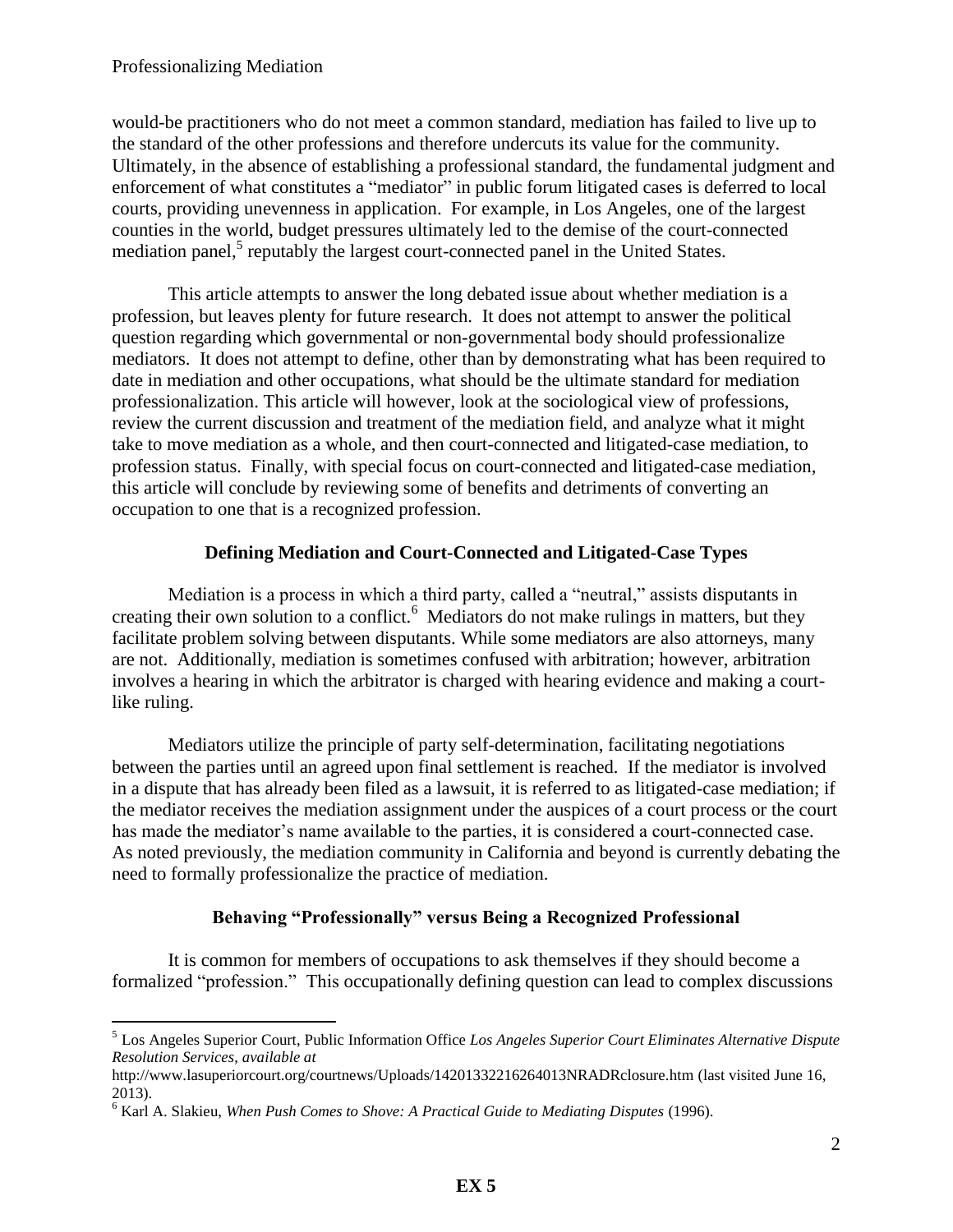among colleagues. A person behaving in a manner that is respectful and appropriate among occupational peers is often said to be acting *professionally.* Yet not all occupations are "professions." Sociologist Craig McEwan notes on mediator professionalism that the "effort to offer professionalism without professionalization suggests multiple meanings of these concepts." <sup>7</sup> Clearly, the notion of "profession" is widely used yet not commonly understood.

Pavalko's seminal text notes that defining "profession" is complex because we use the word "profession" in varying ways. Pavalko notes three ways in which "profession" is commonly understood: 1) profession as full-time activity, 2) profession as competence, and 3) the professions.<sup>8</sup> The former two notions refer to common colloquial ways in which people refer to being professional; the latter refers to what it means to be a formally recognized profession, with the rights and restrictions attached to this status. Mediation's occupational status is linked to the understanding of these distinctions.

One is oftentimes considered "professional," or engaging in a "profession," when referring to their "full-time performance of an activity for pay in contrast to engaging in the activity on a part-time basis, as a recreational activity, or without pay."<sup>9</sup> An athlete or actor who moves from amateur status to working for pay will oftentimes separate themselves from amateurs by referring to themselves as "professional athletes" and "professional actors."<sup>10</sup> The term "professional," in these instances, denotes making a living at doing the specified activity. It is also the case that one may wish to convey their specialized skill in an area, or their competence and proficiency in performing a specific set of tasks, by stating that they are a "professional." This is done to instill confidence in consumers. When someone publicizes that they are a professional carpenter, they are conveying that they are highly skilled at the carpentry trade; "businesses that advertise in this way are attempting to capitalize on popular understandings of the meaning of the term 'professional' and turn them to their own commercial advantage."<sup>11</sup>

 These colloquial notions of being "professional" blur the distinction between occupations in which people can earn a living and those that have earned the status that is derived from being part of a formalized profession. Occupations that are formalized "professions" possess characteristics that transcend the fact that one can earn a living in the performance of that occupation. In meeting these additional standards, members of the professions enjoy privileges and the status reserved for occupations that have set qualifications; most importantly, the public they serve can trust that their providers meet a set of standards that are established and overseen by the experts in that field.

# **The Professions: A Detailed Explanation**

- <sup>10</sup>*Id*.
- $11$ *Id*.

<sup>7</sup> Craig McEwen, *Giving Meaning to Mediator Professionalism*, SPRING A.B.A. DISP. RESOL. MAG. 3 (2005).

<sup>8</sup> R. Pavalko, *Sociology of Occupations and Professions*, (1988).

<sup>9</sup> *Id*.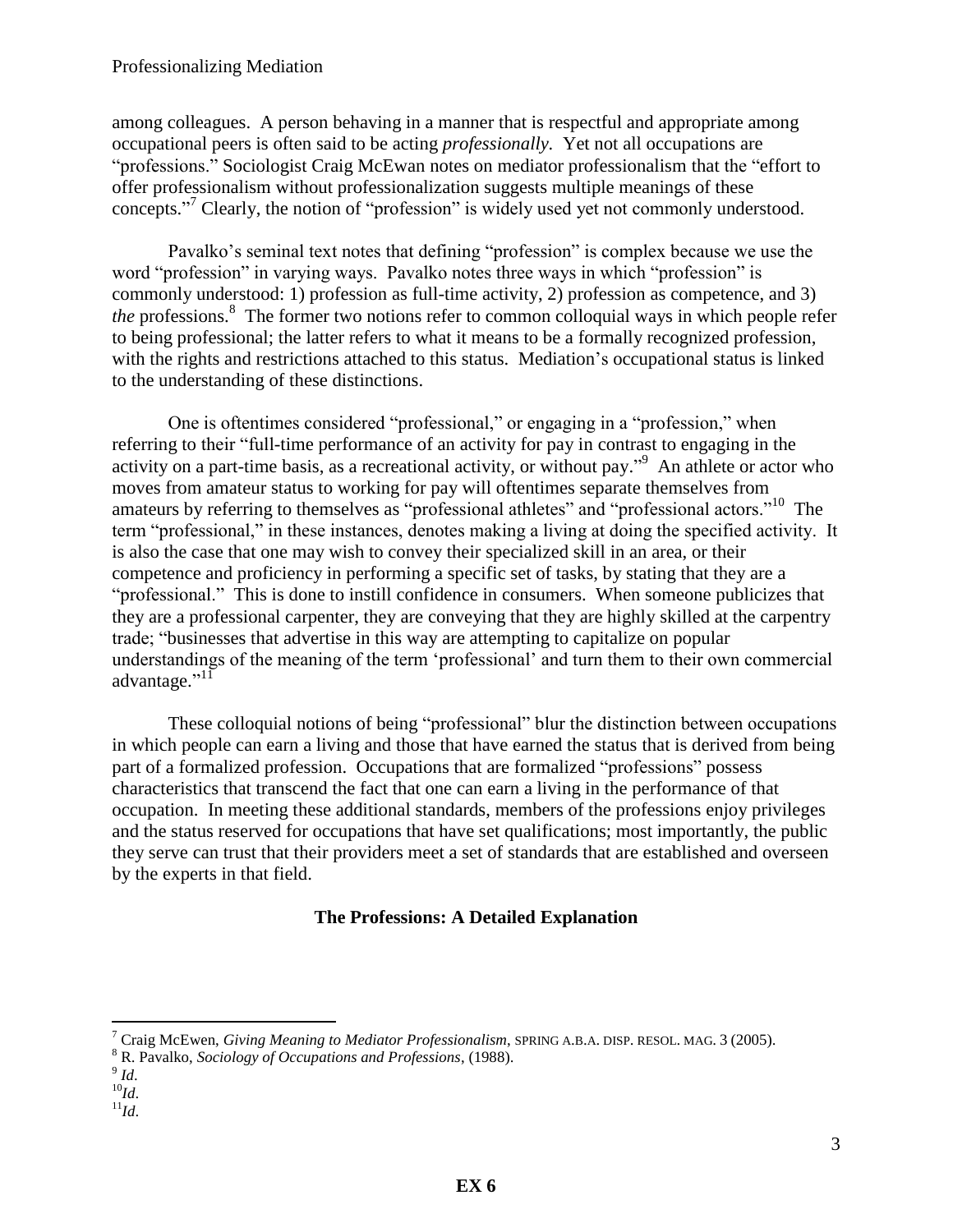In order to be a formally recognized profession, an occupation must possess five sociologically defining characteristics of professions as listed below and described in the sections to follow.<sup>12 13</sup> <sup>14</sup> 15

- 1. Service to the Public
- 2. Code of Ethics
- 3. Self-Regulation
- 4. Specialized Education
- 5. Authority

This article will look at a number of professions that are recognized in the United States and throughout the globe, from physicians to social workers, all of which meet this sociologically defining test. Many occupational groups meet some of the characteristics of professions, and because of the definitional blurring that occurs between the word "professional" or acting "professionally" in contrast to being a member of a profession, it may seem that more occupations are professions than what is the case.

## **Mediation is not a Profession** *Yet*

Detailed in the sections to follow is an explanation of each of the characteristics of the sociological definition for professions and a perspective as to whether mediation meets the characteristic. Table 1 provides a summary of these sections by assessing six established professions, the general field of mediation, and court-connected mediation, against the five criteria for professions. The test reveals that mediation as a whole does not possess all of the characteristics of a profession. However, court-connected mediation is closer to meeting the characteristics and could lead the field into professionalization by setting out to fully meet the final characteristics.

## **Service to the public: Mediation meets this criterion.**

Most professionals become practitioners because they wish to serve society. Others are members of professions that, at least in part, are considered necessary for society's greater good. Therefore, service to the public is one of the more distinct characteristics of professional practitioners, like nurses and teachers who "have concern for others that go beyond their selfinterest of personal comfort."<sup>16</sup> Most professional work groups, such as physicians, social workers, and psychologists, seek to underscore the "ideal of service" to society as their primary objective.<sup>17</sup>

Service to the public is critical to professions because "the work of the professions is seen as strongly related to the realization of [societal] values."<sup>18</sup> Values are widely held notions

 $\overline{a}$  $12$  D. Kendall, *Sociology in Our Times* (9<sup>th</sup> ed. 2013).

<sup>&</sup>lt;sup>13</sup> MacDonald 1995.

<sup>14</sup> Pavalko *supra*.

<sup>15</sup> D. Rossides, *Professions and Disciplines: Functional and Conflict Perspectives* (1998).

<sup>16</sup> Kendall, *supra at* 392.

<sup>17</sup> Pavalko, *supra at* 23.

<sup>18</sup> Pavalko, *supra at* 21.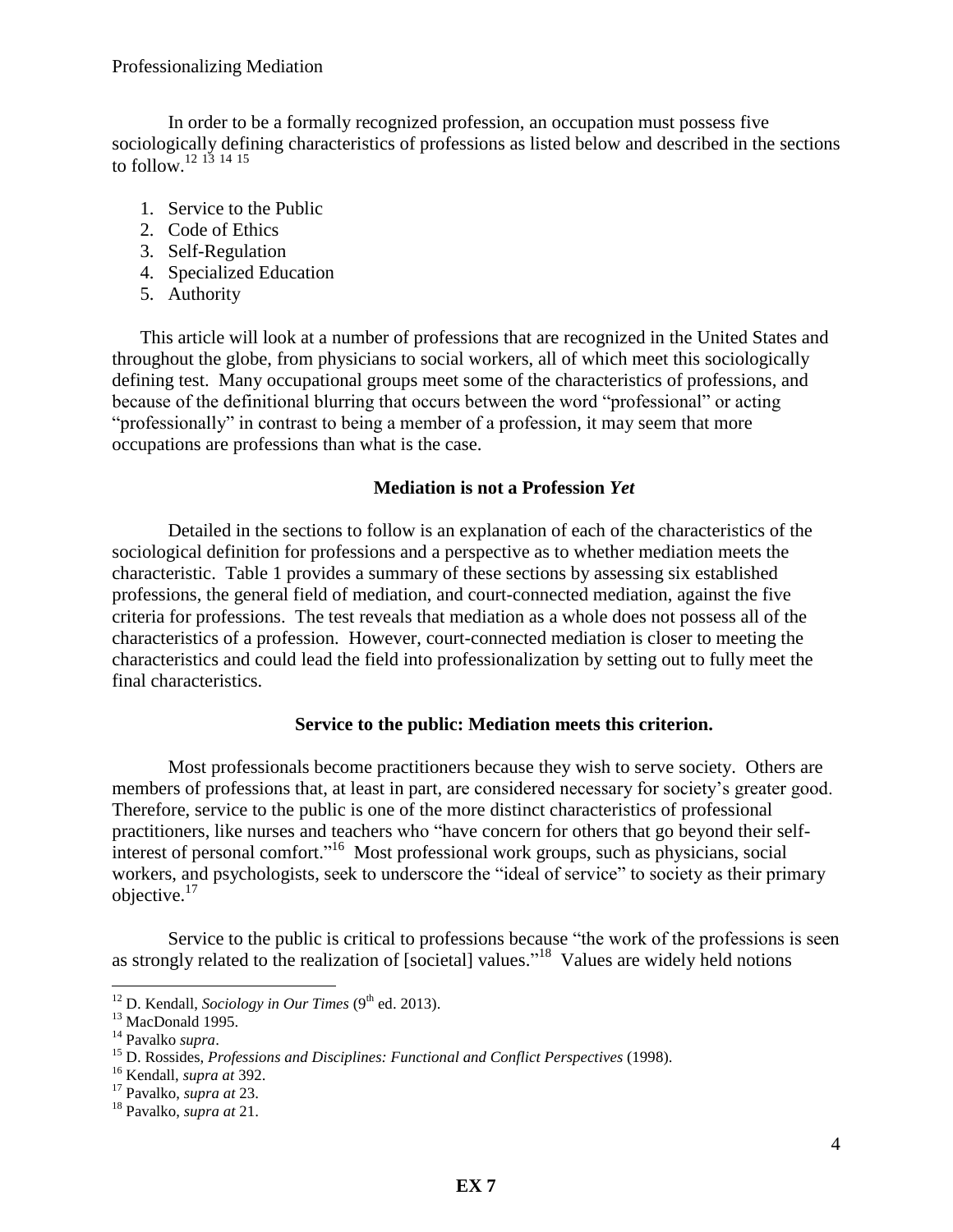regarding what is good or bad, right or wrong, desirable or undesirable within a society.<sup>19</sup> Values provide us with the principles and the subjective lens from which we evaluate behaviors, events, objects, etc.<sup>20</sup> Common values held in the United States include: justice, liberty, personal safety and security, and the belief that individuals should have access to lifelong health and happiness.

Conversely, some occupational groups have become professions because their formal professional status requires that practitioners engage in their work with an eye towards serving the public. This group of professionals, including public accountants and architects, may not have chosen their occupation because they were compelled to serve the greater good, but they cannot legitimately engage in their fields unless they learn to abide by professional standards that require them to uphold accountability to the public and public safety.

Mediation meets the criterion of service to the public because it seeks to facilitate an agreement between consenting parties in disagreement. Mediation supports the values of peace, justice and cooperation. The societal benefits of this value-laden action include reducing litigation costs for private parties and the courts, fostering peaceful communities, and providing service to individuals and entities that otherwise might not have access to these services.

### **Code of ethics: Mediation does not currently meet this criterion.**

Codes of ethics are sanctioned norms, or expected behaviors and practices that are articulated by regulating bodies. While some occupations and work groups possess codes of ethics, all professions possess a code of ethics by which all members of the profession are required to obey.<sup>21</sup> Because professions self-regulate, professionals can be held accountable for their actions and required to adherence to their professional code of ethics or risk losing their professional status. While all professions possess a code of ethics, professionals are not necessarily more honorable than non-professionals. However, because professional regulating bodies oversee their members, and sanction their codes, professions can assure the public that they will uphold their codes and, if a professional member breaks a code, their actions are punishable. Possessing a code of ethics also reinforces the "service to the public" value of professions as it serves as a promise of responsibility to society.<sup>22</sup>

Many organizations have developed codes of ethics for mediators (Model Standards of Conduct for Mediators, American Bar Association, 2005; International Mediation Institute, 2013; California Dispute Resolution Council, 2013). Court-connected panels have regulatory systems that often include a code of ethics. Jarrett writes, "a review of a sample of thirty mediator ethics codes from prominent mediator organizations revealed that these codes have almost all reproduced the neutrality and/or impartiality ethics in their definition of mediation."<sup>23</sup> Despite the proliferation of, and commonalities between, the various codes, there is no universal regulatory system that exists to enforce them for the mediation field except on a fluctuating

<sup>19</sup> R. Williams, *American Society: A Sociological Interpretation* (3d ed. 1970).

<sup>20</sup> Kendall, *supra*.

<sup>21</sup> Pavalko, *supra*.

<sup>22</sup> Pavalko, *supra*.

<sup>23</sup> Jarrett, *supra at* 63.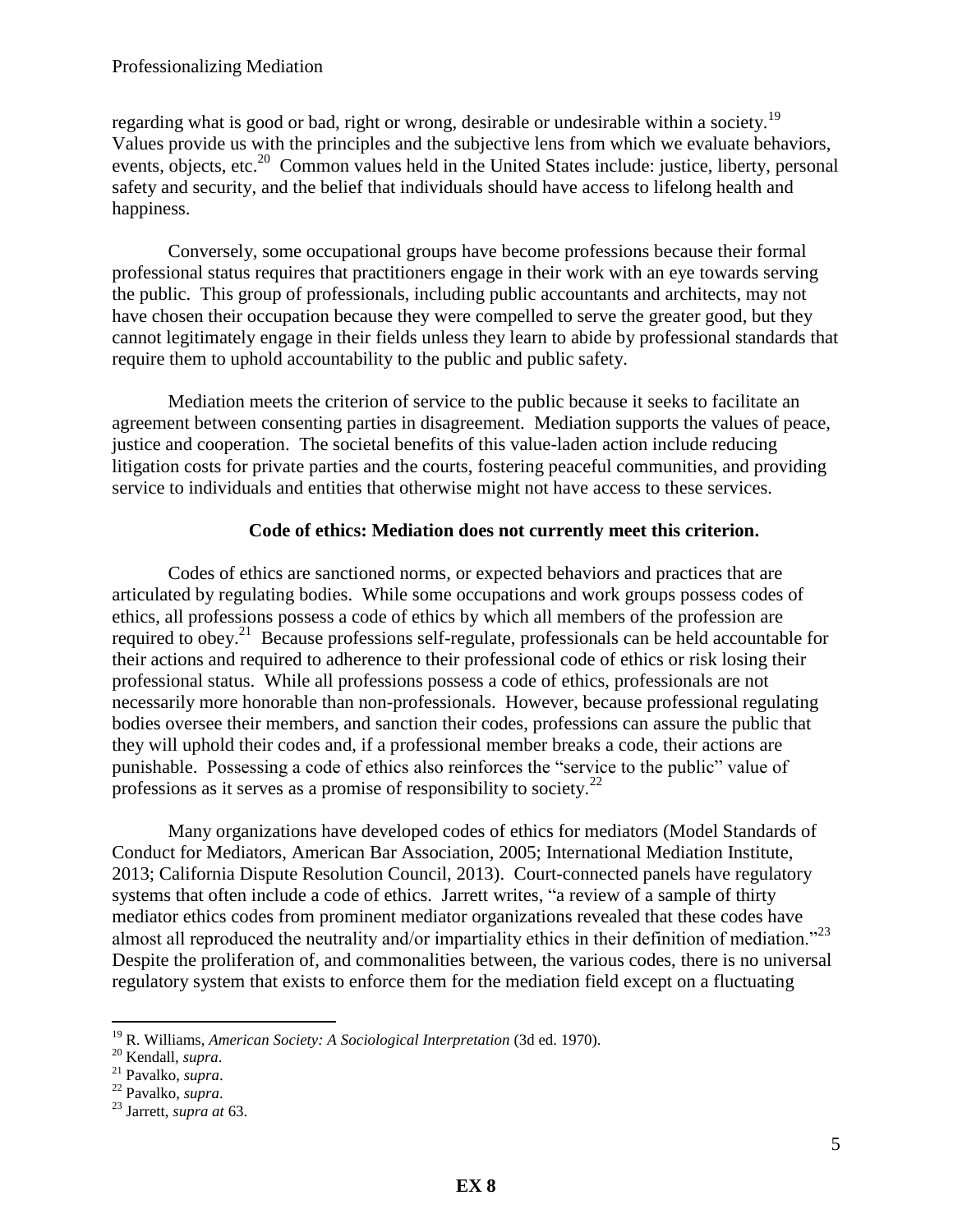region-by-region basis. Should mediation self-regulate, those regulations would include the creation and enforcement of a common code of ethics.

### **Self-regulation: court-connected panels are close to meeting this criterion, mediation overall lacks self-regulation.**

An occupational group is not a profession without self-regulation, in part because, without regulation, an occupational group cannot fully, and ethically, serve the public. "All professions have licensing, accreditation, and/or regulatory associations that set professional standards and that require members to adhere to a code of ethics as a form of public accountancy."<sup>24</sup> The argument that mediation should not be regulated is therefore an argument that mediation is not a profession.

Three facets of professions underscore the necessary inclusion of self-regulation as a key characteristic of all professions: **autonomy** of practice; a **qualifying examination**; and a professional **oversight body**. Some occupations include some of these "self-regulation" facets, which can lead people to believe that an occupational group is fully self-regulating. Recognized "professions" however meet all three facets of self-regulation.

 First, a distinctive feature of professional work is that professionals typically engage in their work independent of direct supervision. A "professional" is expected to rely on their own judgment in selecting the correct approach to a task or the best technique to use when solving a problem.<sup>25</sup> Professional groups possess "the freedom and power to regulate their own work behavior and working conditions."<sup>26</sup> With this privilege of autonomy comes the responsibility to self-regulate. To act autonomously, without regulatory oversight, may eventually lead to an abuse of power and possible discrediting of an occupation altogether. Mediators act autonomously when they work with clients. According to McEwan and Freidson, members of professions "control their own work" on a day-to-day working basis as well as on a professionallevel scale.<sup>27 28</sup> Coben chronicles how mediators rely on their best judgment or self-imposed restraint to honor the mediation principle of self-determination as they influence the parties towards settlement.<sup>29</sup> Therefore, mediation meets the characteristic of autonomy. Herein lies the dilemma; mediators act autonomously, yet if they abuse this power, there are no common, formal remedies in place for wronged parties because mediation is not yet fully regulated. In fact, Young chronicles the inability of disputants to successfully sue mediators, even in situations in which allegedly substandard mediation practices are utilized that injure disputants.<sup>30</sup>

Second, all professions possess a qualifying examination that *certifies* or *licenses* one as a *credentialed* practitioner. Common nomenclature on this topic can be confusing. Some occupational groups such as physicians and dentists require their members to be "certified" by passing a certification examination that is overseen by their private, professional association in

<sup>24</sup> Kendall *supra*.

 $^{25}$  *Id.* 

<sup>26</sup> Pavalko *supra at* 25.

<sup>27</sup> McEwen *supra*

<sup>28</sup> E. Freidson, *Professionalism Reborn, Theory, Prophesy, and Policy at* 173 (1994).

<sup>29</sup> J. Coben, *Mediation's Dirty Little Secret: Straight Talk about Mediator Manipulation and Deception*, 2 J. DISP. RESOL. ON EMP. 4 (2000).

<sup>30</sup> Young *supra*.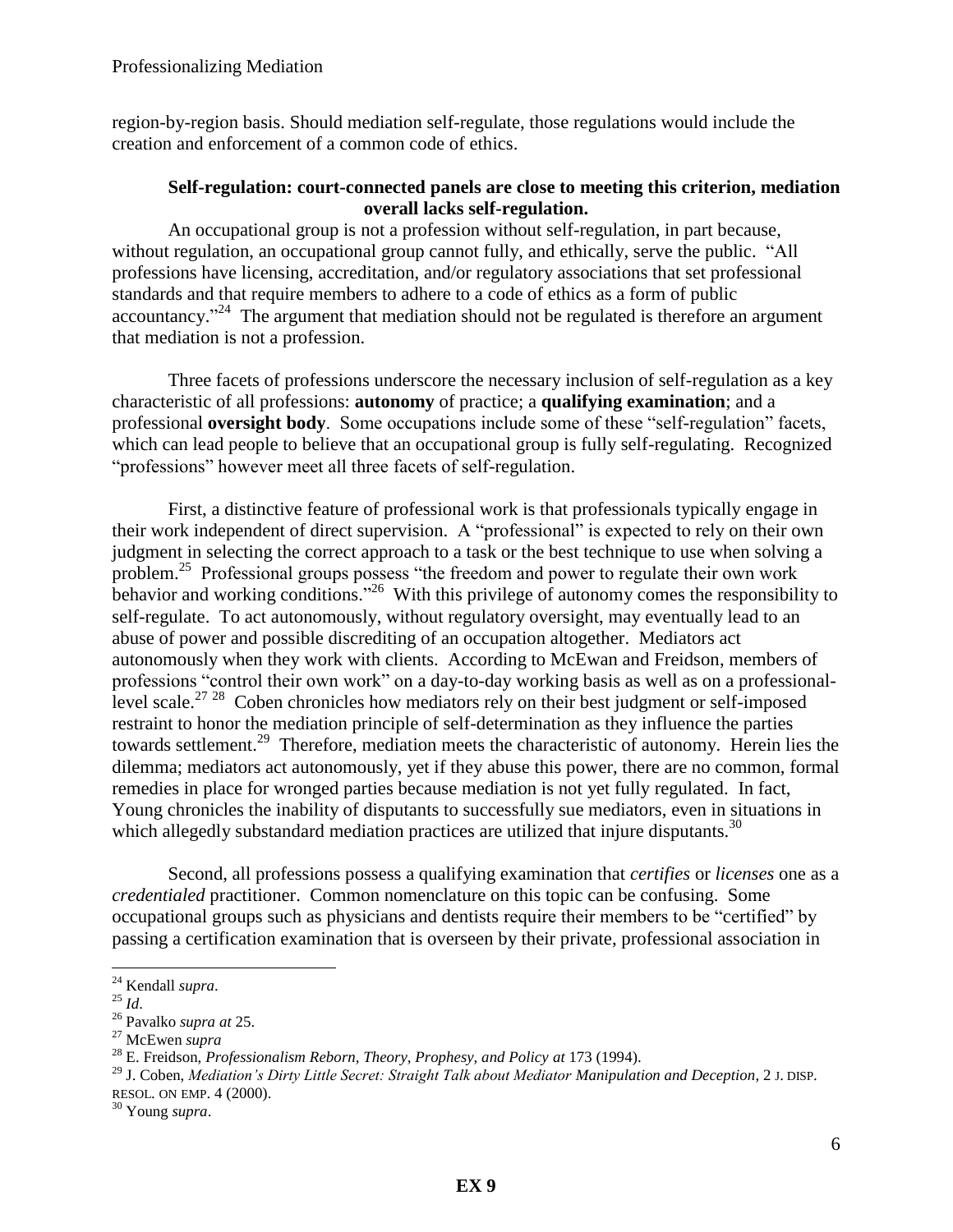addition to being licensed by their states to practice.<sup>31</sup> Others, such as nurses and social workers, expect their practitioners to become "licensed" by passing a state-sanctioned examination that qualifies them to practice in a state. $^{32}$   $^{33}$  Other groups still, including teachers and attorneys, speak of an overarching examination, or credentialing test, which sets the bar for entry to become a practicing member of the profession before they obtain a state license to practice.<sup>34 35</sup>

A professional may be certified by their professional body and licensed by their state to practice, or they may pass a licensing exam in their state which qualifies them to practice. Therefore, some professions require certification and licensing and others may require just private certification or state licensure. The key distinction between licensing and certification is that "licensing is a mandatory credentialing process established by a state government board. Certification is a voluntary credentialing process by a non-governmental, private professional association. In some cases, professional certification is a requirement for employment, even when a state license is not necessary."<sup>36</sup> Regardless of the terminology used, or the type of qualification that is applied to the profession (a state-mandated license or not), a qualifying exam of some type – like the bar examination for attorneys, the Medical Board Certification Examination for physicians and dentists, and the Social Work Licensing Exam – is a required facet of self-regulation for all recognized professions. A license, certification, or other qualifying examination serves as a screening device. The objective of these qualifying examinations is to protect the interests of the public by assuring that practitioners hold an agreedupon level of knowledge and skill, and by filtering out those with substandard levels of knowledge and skill. In its February, 1997 report on teaching professionalization, the National Center for Educational Statistics states: "Professions require credentials. That is, nearly all professions require completion of an officially sanctioned or accredited training program and passage of examinations in order to obtain certification, a credential or a licensure to practice."<sup>37</sup> However, the field of mediation does not yet require its practitioners to pass a qualifying examination to work as "mediators."

The third and final facet of self-regulation is the existence of a profession-specific oversight body. To pass a qualifying exam alone only establishes that one can work as a member of the occupation, and it sets a bar-for-entry to practice; however, it does not assure compliance to any occupational codes of practice or a common code of ethics. To be fully self-regulated, an occupation must also include a governing or oversight body that assures adherence to the codes

 $\overline{a}$ 

<sup>36</sup> World Education Services, *Professional Licensing and Certification in the U.S., available at* http://www.wes.org/info/licensing.asp (last visited Aug. 20, 2013).

<sup>31</sup> American Board of Medical Specialties, *What Board Certification Means*, *available at* http://www.abms.org/About\_Board\_Certification/means.aspx (last visited Nov. 19, 2013).

<sup>32</sup> American Nurses Association, *Career and Credentialing*, *available at*

http://www.nursingworld.org/MainMenuCategories/CertificationandAccreditation (last visited July 17, 2013).

<sup>33</sup> Association of Social Work Boards, *The DSM-5 and the ASWB Social Work Licensing Exams, available at http://www.aswb.org/announcements/the-dsm-5-and-the-aswb-social-work-licensing-exams/* (last visited Nov. 17. 2013).

<sup>34</sup> American Bar Association, *ABA Mission and Goals, available at* http://www.americanbar.org/about\_the\_aba/abamission-goals.html (last visited July 2, 2013).

<sup>35</sup> American Teachers Association -- National Education Association, *NEA's Vision, Mission and Values*, *available at* http://www.nea.org/home/19583.htm (last visited July 17, 2013).

<sup>37</sup> National Center for Educational Statistics, *Teacher Professionalization and Teacher Commitment: A Multilevel Analysis, available at* http://nces.ed.gov/pubs/97069.pdf (last visited June 16, 2013).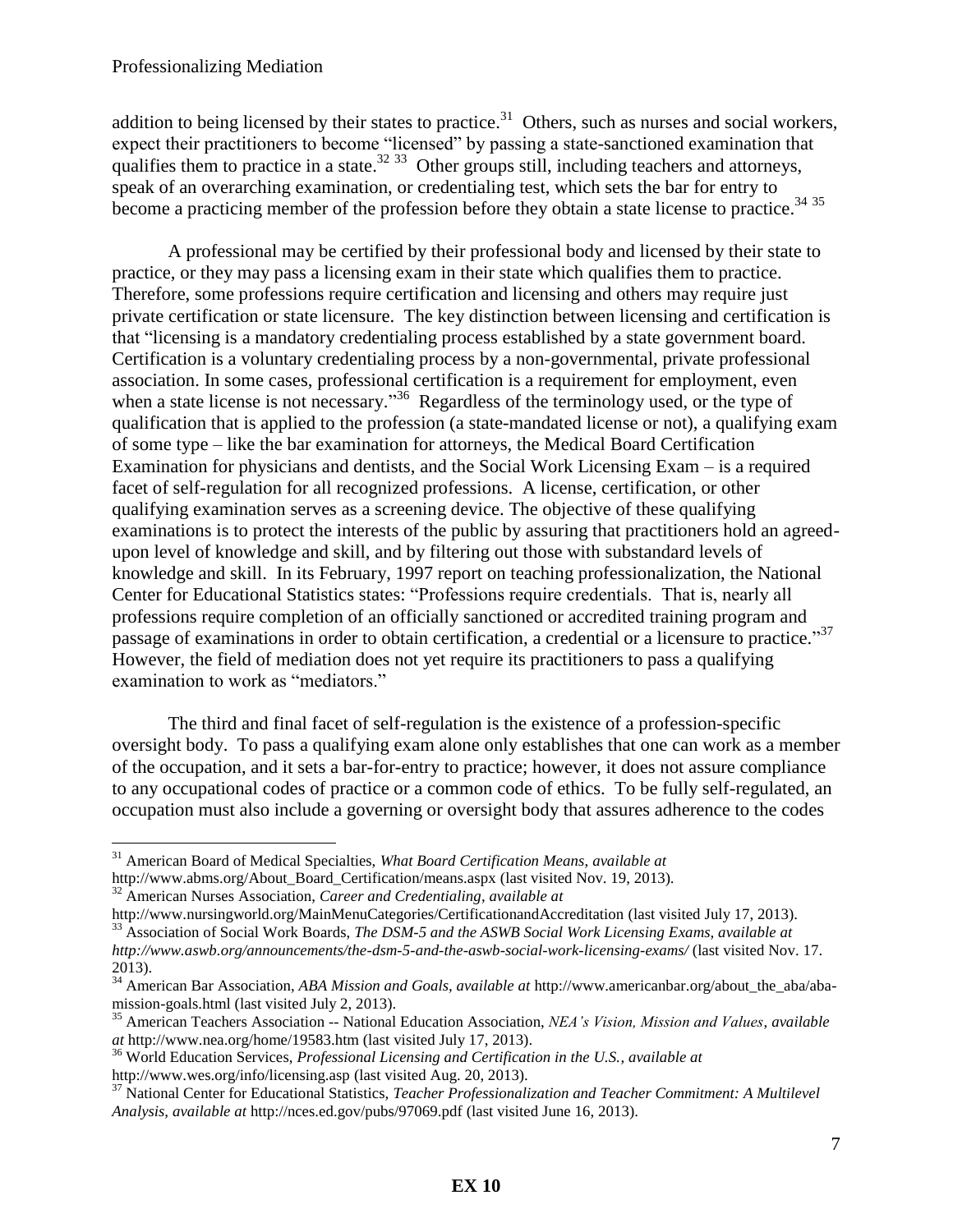and approved practices of the work group. To regulate is to serve the greater good of the public, because through the process of self-regulation, a common code of ethics is adopted, a formal barfor-entry is established, and an oversight body is created to monitor the actions of the professionals and to enforce adherence to the professional codes. Typically, the last step in becoming a formalized profession is self-regulation, because regulation requires the establishment of a qualifying exam, adoption of a common code of ethics, adoption of a professional oversight body of peer professionals, and lastly, the establishment of a standard for specialized education – the fourth characteristic of professions. As of the time of this writing, no recognized oversight body that monitors mediators existed. However, courts often maintain a complaint process;<sup>38</sup> therefore, court mediation panels are closer to meeting the definition of a profession under the self-regulation standard than the rest of mediation.

### **Specialized education: mediation as a whole does not meet this criterion; courtconnected mediation panels may meet this criterion.**

Because members of professions are expected to make autonomous judgments, pass a qualifying examination, and adopt and embody a professional code of ethics, professionals are characterized by the successful attainment of a specialized education. While it is recognized that all occupational work involves the acquisition of skills and knowledge, professional work requires: 1) education that focuses on an **abstract and complex knowledge-base**, 2) **practical training**, and 3) **continuing education** throughout one's participation as a professional. In order to accomplish the specialized educational goals of a profession, professions today require members to attain a degree in **higher education**.

Rossides writes that professions are largely defined by the specific academic education required for competence.<sup>39</sup> Specialized training in higher education is one of the key qualifiers for professions.<sup>40</sup> Medical doctors, licensed social workers, and attorneys need graduate level degrees to meet the educational standards of their professions. Accountants and teachers need baccalaureate degrees to qualify. Nurses need a minimum of an associate's degree. Mediation, because it is largely unregulated in the United States, does not have a common degree or specified education level that is expected in the field, with the possible exception of some courtconnected panels. However, the variation in court-connected panels is extreme. Some courts in Minnesota, Oregon, and Maine require no degree at all.<sup>41 42 43</sup> Some courts in California and Virginia require a bachelor's degree. <sup>44</sup> <sup>45</sup> Others still, in Georgia and California, require a law

 $\overline{a}$ 

http://www.courts.state.me.us/maine\_courts/adr/become\_neutral.html (last visited Aug. 25, 2013).

<sup>38</sup> Young *supra*.

<sup>39</sup> Rossides *supra*.

<sup>40</sup> Kendall *supra*.

<sup>41</sup> Minnesota Supreme Court, *Minnesota General Rules of Practice for the District Courts*, *available at* http://www.mncourts.gov/rules/general/GRtitleII.htm#g11413 (last visited Aug. 25, 2013).

<sup>42</sup> Oregon Mediation Association, *OMA Model Guideline for Practitioner Mediator Education, Training, and Experience*, *available at* http://www.omediate.org/docs/Model%20Guidelines%20Amended%2012-15-10.pdf (last visited Aug. 25, 2013).

<sup>43</sup> State of Maine Judicial Branch, *Becoming a Neutral*, *available at*

<sup>44</sup> Superior Court of California, County of San Diego, *Civil Mediation Program Guidelines, available* at http://www.sdcourt.ca.gov/pls/portal/docs/PAGE/SDCOURT/CIVIL2/ADR2/MEDIATION/MEDIATIONTEXT/M EDIATOR\_MANUAL\_FINAL\_APRIL\_2013.PDF (last visited Aug. 25, 2013).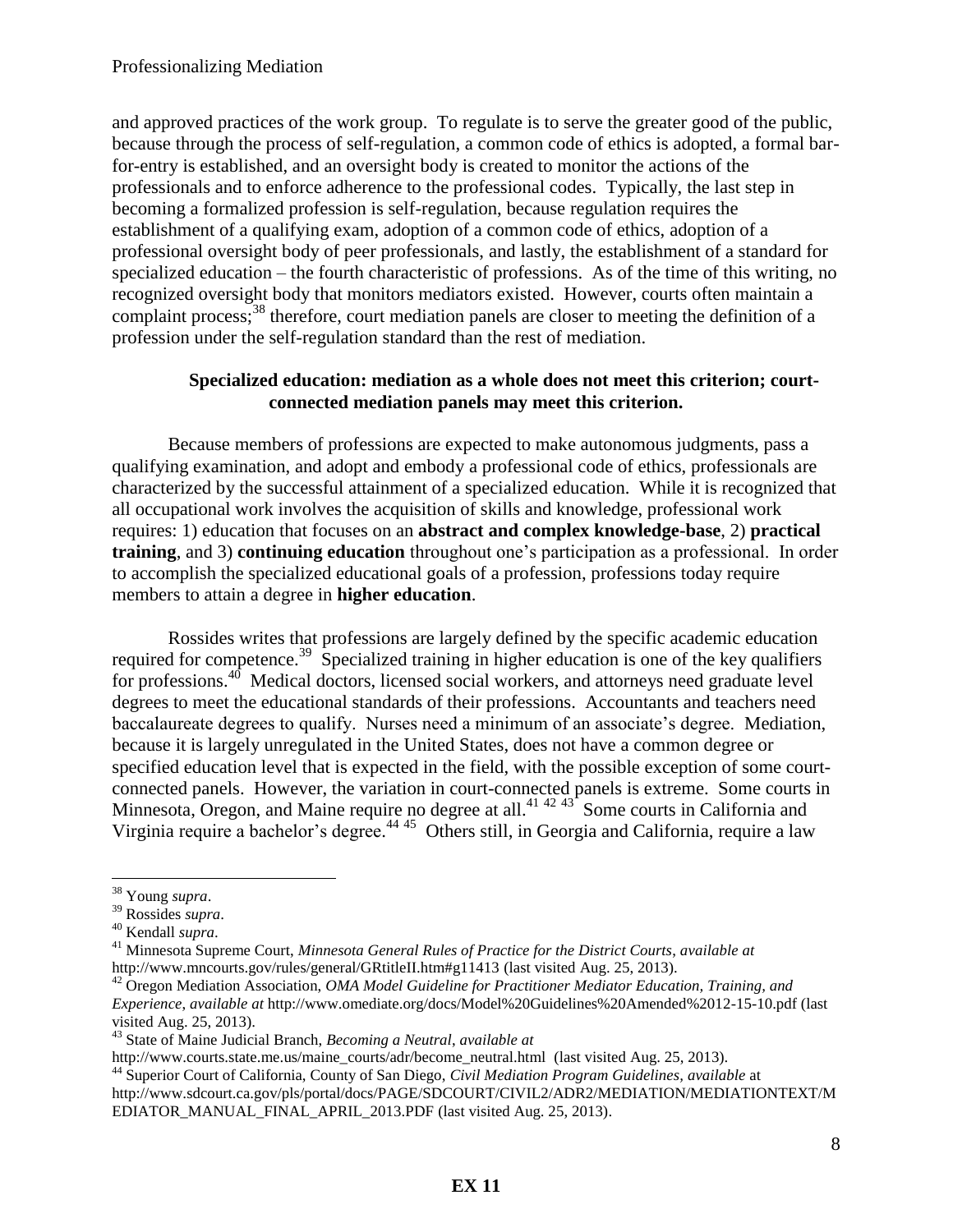degree.<sup>46 47</sup> While the wisdom of requiring a law degree will be discussed in this article's concluding remarks, the court-connected mediators who have earned a higher education degree are closer to meeting the professional norm for higher education attainment for professions.

According to Pavalko, "a profession is an occupation that has developed a complex knowledge-base that serves as the basis of its members' claim to special expertise."<sup>48</sup> Pavalko also points out that with professional education, emphasis is placed on "mastering the ability to manipulate ideas, symbols, concepts and principles rather than things and physical objects."<sup>49</sup> The abstract and complex core knowledge-base that could support mediation as a profession is written into the minimum qualification standards for some state statutes and court-connected panels.

California, for example, has codified this core knowledge in the Dispute Resolution Programs Act.<sup>50</sup> DRPA authorizes public funding for dispute resolution conducted under certain conditions, including that mediators who are conducting a mediation that qualifies for funding meet a minimum of 25 hours of classroom training, including at least 10 hours of lecture and discussion on specific topics germane to mediation theory, and 10 hours of mediation role plays using simulated disputes. The abstract and complex core knowledge specified by that statute includes, communication skills and techniques, building trust, gathering facts, framing issues, empowerment tactics, effective listening and clarification skills, problem identification, identifying options, building consensus, as well as being able to manage the mediation process through settlement. DRPA, however, does not require its mediators to have a higher education degree.

While individual variances in hours devoted to acquiring and maintaining the mediationspecific abstract and complex knowledge base exist, the topics that are at the center of the DRPA statute also resonate with court-connected panel requirements elsewhere. Raines, Hedeen and Barton recently recommended a universal core training requirement of 24 hours for courtconnected mediations that included training on the mediation process and fundamental skills*,* including listening, questioning, framing skills, and ethical practice, with additional hours depending upon the area and setting of the mediation practice.<sup>51</sup> Previously cited, Oregon and Minnesota are other examples of mediator training models largely based on similar topics enumerated by DRPA and the Raines, Hedeen and Barton study.

<sup>45</sup> Supreme Court of Virginia, *Guidelines for the Training and Certification of Court-Referred Mediators*, *available at* http://www.courts.state.va.us/courtadmin/aoc/djs/programs/drs/mediation/certification\_process/ certification\_requirements.html (last visited Aug. 25, 2013).

<sup>46</sup> Georgia Supreme Court, *State and Local Requirements for Court Connected Mediation in Georgia, available at* http://www.centerforlegalsolutions.org/neutrals/requirements.general.mediation.php (last visited Aug. 25, 2013).

<sup>47</sup> Superior Court of California, County of Orange, *Civil Mediation Program Guidelines, available at* http://www.occourts.org/directory/civil/alternative-dispute-resolution/pdfs/civil-mediation-program-guidelines.pdf

<sup>(</sup>last visited Aug. 25, 2013). <sup>48</sup> Pavalko *supra at* 20.

<sup>49</sup> Pavalko *supra at* 23.

<sup>&</sup>lt;sup>50</sup> Dispute Resolution Programs Act, *Regulations* "Article 3. Grantee Operations, Training and Service Standards," *available at* http://www.dca.ca.gov/publications/dpra\_regs.shtml#article3 (last accessed June 30, 2013) [Hereinafter DRPA].

<sup>51</sup> S. Raines et al., *Best Practices for Mediation Training and Regulation: Preliminary Findings*, 48 FAM. CT. REV. 541 (2010).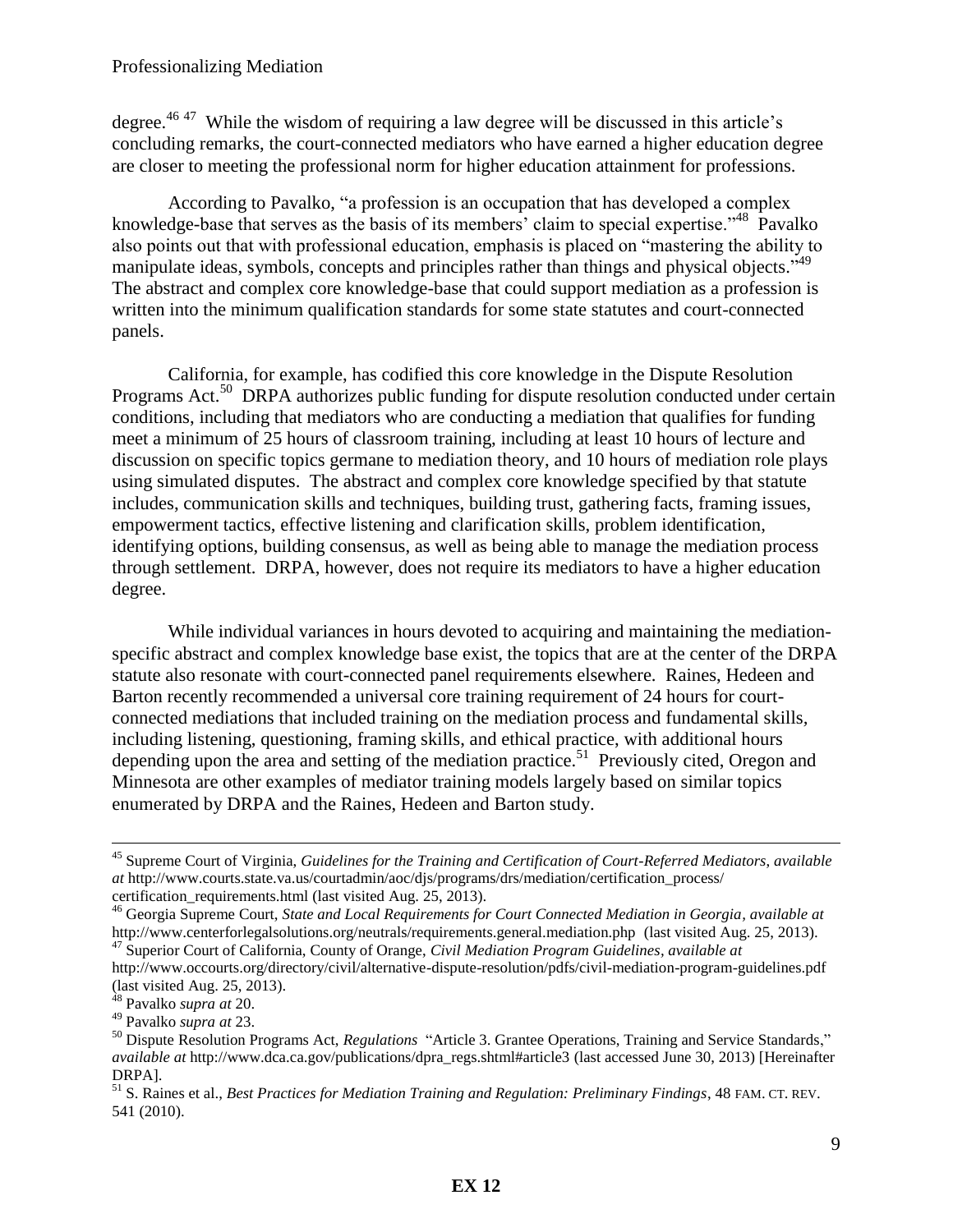Professions also typically expect their members to engage in practical training and continuing education. Proof of practice by way of residency training, clinical hours, or practical training hours is required of most professions including physicians, social workers, nurses, and teachers.<sup>52 53 54 55</sup> Lastly, all formal professions explored in this article require continuing education while a practitioner remains a member of their profession.

While this article was not written to be a comprehensive national or state-specific look at what the courts have required in terms of specialized education and training (see Mediation Training International Institute, 2013 for a state by state listing),  $56$  the trend with those who have looked at the issue of mediating the court-connected or litigated-case is to push the field towards professionalization in this category. Courts often define a core complex knowledge-base, and may require either an undergraduate or law degree in addition to 24-60 hours of mediationspecific training. Additionally, courts often seek mediator commitment to follow court rules; to require some prior mediation experience; to require some engagement in continued mediator training; and attempt to regulate mediators against whom complaints have been filed by litigants.

## **Authority: litigated-case and court-connected mediators are assumed to meet this criterion; mediation in general does not meet the criterion.**

Because professionals possess specialized knowledge and skills that are recognized by the public to be of value, professions exist to support the greater good of a society. Combined with their power to self-regulate, professionals possess significant authority in society<sup>57</sup> If an occupational group possesses the first four characteristics of a profession, the final yet critically impacting characteristic – authority – is inherent. Power can be garnered through legitimate and illegitimate means. One can gain power over others because members of the community fear them, or believe that they must obey a person because that person or his/her perceived position has persuaded them to do so. At some point in the pre-professional history of professions, anyone in society could have held themselves out to be a "healer," "solicitor," or "teacher." It is often at this point in the life cycle of a "profession" when occupational groups determine if there is a need to become a profession, for the sake of the greater good of the public. Authority is power that is accepted to be legitimate;<sup>58</sup> professionals possess the power of authority.

Non-professions that are not self-regulated do not possess the same legitimate authority in society. Without the authority that is bestowed upon professionals, an occupational work group cannot be sure that all members of the group are at least required to act in accordance within their professional code of ethics. Therefore, mediators currently possess varying degrees

<sup>52</sup> American Medication Association, *Medication Education and Careers in Health Care, available at* http://www.ama-assn.org/ama/pub/education-careers.page (last visited July 17, 2012).

<sup>53</sup> American Nurses Association *supra*.

<sup>54</sup> American Teachers Association *supra*.

<sup>55</sup> National Association of Social Workers *About NASW, available at* http://www.naswdc.org/ (last visited Aug. 17, 2013)

<sup>56</sup> Mediation Training International Institute, *State Requirements for Mediators, available at*

http://www.mediationworks.com/medcert3/staterequirements.htm (last visited June 16, 2013).

<sup>57</sup> Kendall *supra*.

<sup>58</sup> Kendall *supra*.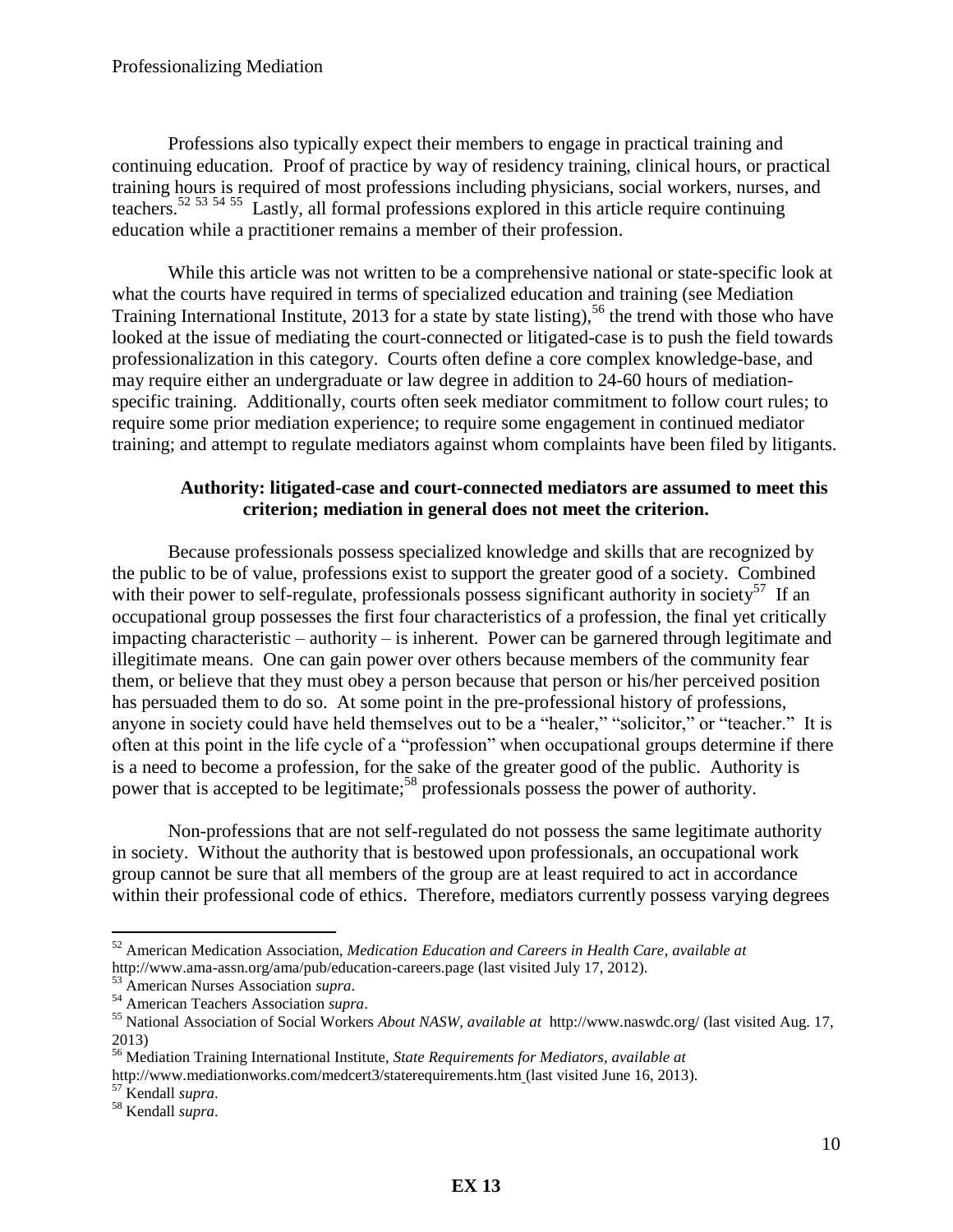of power and do not have the authority that normally characterizes a profession. The public benefits greatly from the legitimate authority provided by the status of professional occupations.

 Mediation as an occupation, and court-connected mediation when considered a separate occupation, does not stack-up favorably against recognized professions on the basis of the sociological criteria established. Table 1 outlines six established professions that have been assessed based on the five characteristics of a profession including: physician, social worker, accountant, nurse, teacher, and attorney.<sup>59 60 61 62 63 64</sup> The occupational field of mediation overall, and court-connected mediation, are also aligned with the professional characteristics. While the formally recognized professions fully meet the five characteristics of professions, mediation overall meets one of the characteristics, and court-connected mediation fully meets three of the characteristics and partially meets the other two characteristics of professions.

<sup>59</sup> American Accounting Association, *About American Accounting Association*, *available at* http://aaahq.org/about.cfm (last visited July 17, 2013).

<sup>60</sup> American Bar Association *supra*.

<sup>61</sup> American Medication Association *supra*.

<sup>62</sup> American Nurses Association *supra*.

<sup>63</sup> American Teachers Association *supra*.

<sup>64</sup> National Association of Social Workers *supra*.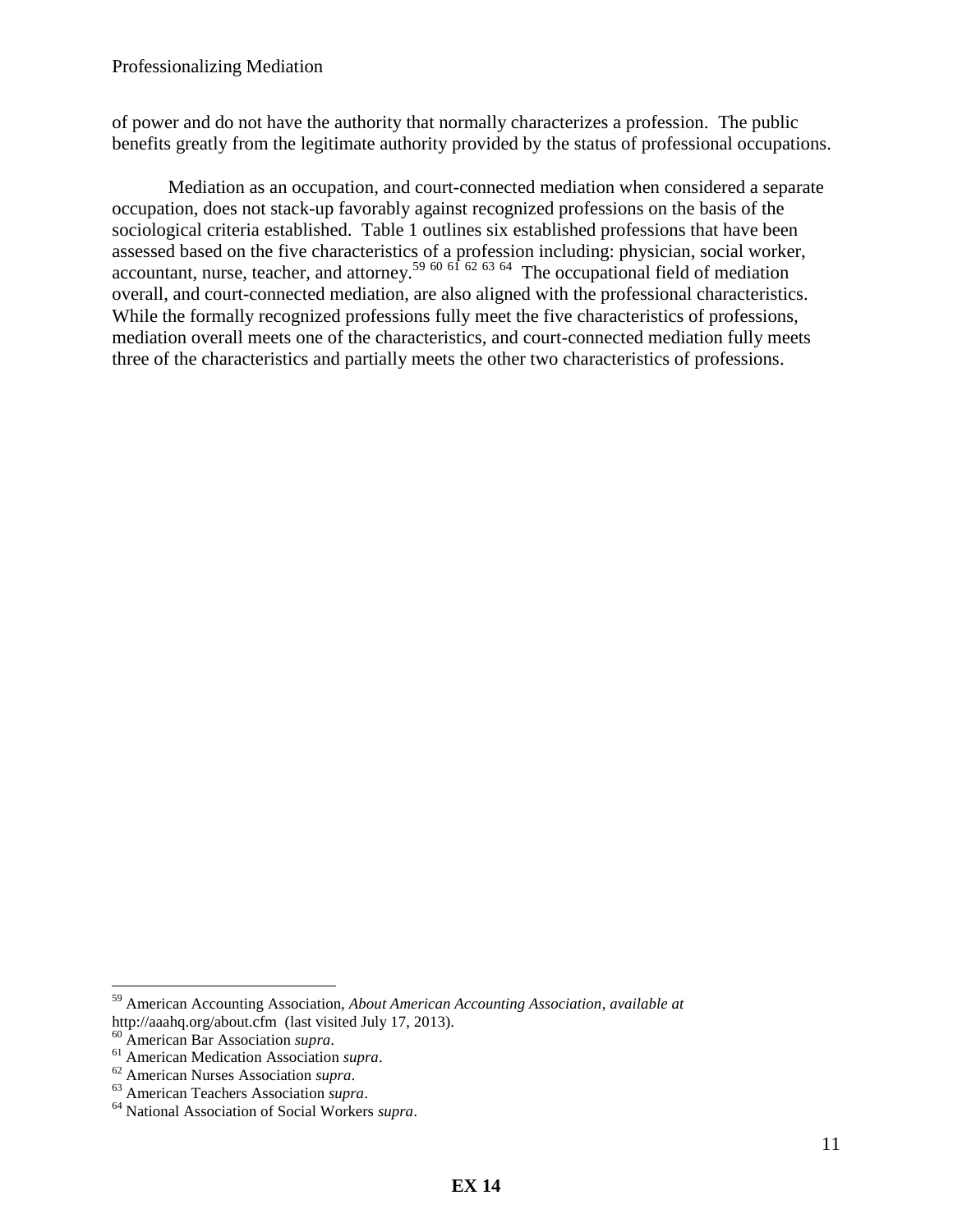|                                   | Service to the<br>Public | Code of Ethics                                                                                                                             | Self-Regulation                                         | Specialized<br>Education                                                                                            | Authority                                                             |
|-----------------------------------|--------------------------|--------------------------------------------------------------------------------------------------------------------------------------------|---------------------------------------------------------|---------------------------------------------------------------------------------------------------------------------|-----------------------------------------------------------------------|
| Registered<br><b>Nurse</b>        | Yes                      | Yes: COE                                                                                                                                   | Yes: QE, OB,<br>Autonomy is<br>norm                     | Yes: HE, CE, PT                                                                                                     | Yes                                                                   |
| Teacher                           | Yes                      | Yes: COE                                                                                                                                   | Yes: QE, OB,<br>Autonomy is<br>norm                     | Yes: HE, CE, PT                                                                                                     | Yes                                                                   |
| Certified<br>Public<br>Accountant | Yes                      | Yes: COE                                                                                                                                   | Yes: QE, OB,<br>Autonomy is<br>norm                     | Yes: HE, CE, no<br>PT                                                                                               | Yes                                                                   |
| Licensed<br>Social<br>Worker      | Yes                      | Yes: COE<br>Client-<br>practitioner<br>confidentiality                                                                                     | Yes: QE, OB,<br>Autonomy is<br>norm                     | Yes: HE, CE, PT                                                                                                     | Yes                                                                   |
| Physician                         | Yes                      | Yes: COE<br>Client-<br>practitioner<br>confidentiality                                                                                     | Yes: QE, OB,<br>Autonomy is<br>norm                     | Yes: HE, CE, PT                                                                                                     | Yes                                                                   |
| Attorney                          | Yes                      | Yes: COE<br>Client-<br>practitioner<br>confidentiality                                                                                     | Yes: QE, OB,<br>Autonomy is<br>norm                     | Yes: HE, CE, no<br>PT                                                                                               | Yes                                                                   |
| Mediator                          | Yes                      | No COE for<br>mediators; some<br>local codes of<br>ethics.<br>Client-<br>practitioner<br>confidentiality is<br>granted by some<br>statutes | No: No QE, No<br>OB, Autonomy<br>is norm                | No commonly<br>required HE;<br>requirements<br>vary<br>No commonly<br>required CE or<br>PT:<br>requirements<br>vary | No: Level of<br>perceived<br>authority varies.                        |
| Mediator:<br>Court-<br>connected  | Yes                      | Partial: Some<br>court program<br>statutes include<br>COE.<br>Client-<br>practitioner<br>confidentiality is<br>granted by some<br>statutes | Partial: No QE,<br>No common OB,<br>Autonomy is<br>norm | Partial: No<br>commonly<br>required HE;<br>requirements<br>vary<br>Yes: CE, PT                                      | Yes: Work in<br>courts assumes<br>authority by<br>public<br>consumers |

*Note*. CE = continuing education, COE = common code of ethics, HE = degree of higher education; may be a graduate or undergraduate degree.  $OB =$  oversight or regulating body,  $PT =$  practical or clinical training, QE = qualifying exam; may be a licensure, certification, credentialing or Bar exam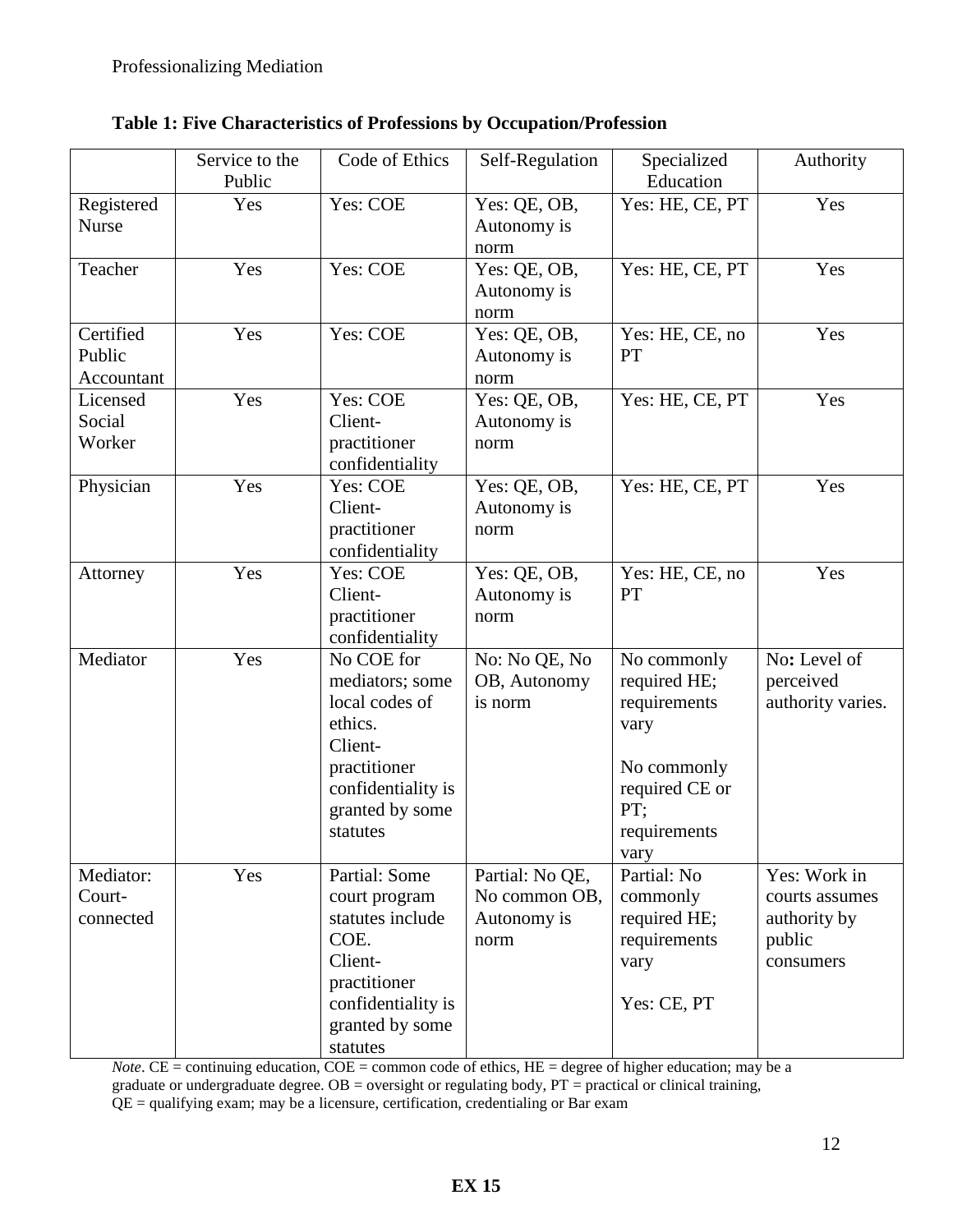#### **Current Statutory Treatment and Discussion on Mediation as a Profession**

 Unfamiliarity with sociological standards clouds the discussion of mediation as a profession and contributes to the field's indecisiveness on the topic. As noted at the beginning of the article, Young wrote that mediation is largely unregulated in the United States, a critical component of being a profession.<sup>65</sup> Yet, Young also chronicles national disagreement about whether mediation is considered a profession. Perhaps it should not be a surprise that there would be disagreement; individuals who hold themselves out to the public as mediators are from disparate backgrounds, including attorneys and psychologists, who already qualify as professionals based upon the five characteristics noted above.

 Professions within the United States are created either on a state or national level. Using the California Business and Professions Code as an example, states generally regulate two types of occupations; those for which there is a perceived need to protect the public, and those occupations that are considered professions. Mediation's lack of inclusion in that Code means that it is not in either category. Thus, amongst the occupations that are not professions but for which there is a perceived need to protect the public, the Code has regulations pertaining to funeral directors, re-possessors, and pest control operators. Levin notes the absence of complaints from consumer advocacy groups and the like in the field of mediation that would otherwise require state regulation.<sup>66</sup> Indeed, based upon mediation missing from this first type of occupation that is regulated under the Code, that may in fact be the case. However, pinning the regulation of an occupation primarily to the lack of public complaint ignores the second category of occupations regulated under that Code and other similar state codes: Professions. Accountants, doctors, attorneys, and social workers are among the professions for whom one can find a regulatory scheme under the Code; mediators are not among these.

## **Evidentiary code confidentiality protections contemplate mediators as part of a profession.**

Communications with mediators receive protection under the laws in most states as if they were members of a profession. The National Conference of Commissioners on Uniform State Laws, drafters of the Uniform Mediation Act [hereinafter UMA] that has been adopted in 11 states and is intended to be the main body of law governing mediators, remark on their website that "the UMA's prime concern is keeping mediation communications confidential."<sup>67</sup> The NCCUSL (2003, p.7,8) had previously noted that "virtually all state legislatures have recognized the necessity of protecting mediator confidentiality . . . justifications for mediator confidentiality resemble those supporting other communication privileges, such as the attorneyclient privilege, the doctor-patient privilege, and various other counseling privileges."<sup>68</sup>

<sup>65</sup> Young *supra*.

<sup>66</sup> Diane Levin, *Public Licensing and Regulation of Mediators: The Arguments For and Against, available at* http://mediationchannel.com/2009/10/18/public-licensing-and-regulation-of-mediators-the-arguments-for-andagainst/ (last accessed July 17, 2013).

<sup>67</sup> National Conference of Commissioners on Uniform State Laws, *Mediation Act Summary, available at* http://uniformlaws.org/ActSummary.aspx?title=Mediation%20Act (last visited Aug. 12, 2013) [Hereinafter NCCUSL].

<sup>68</sup> NCCUSL, *Uniform Mediation Act, available at*

http://www.uniformlaws.org/shared/docs/mediation/uma\_final\_03.pdf (last visited Aug. 12 2013).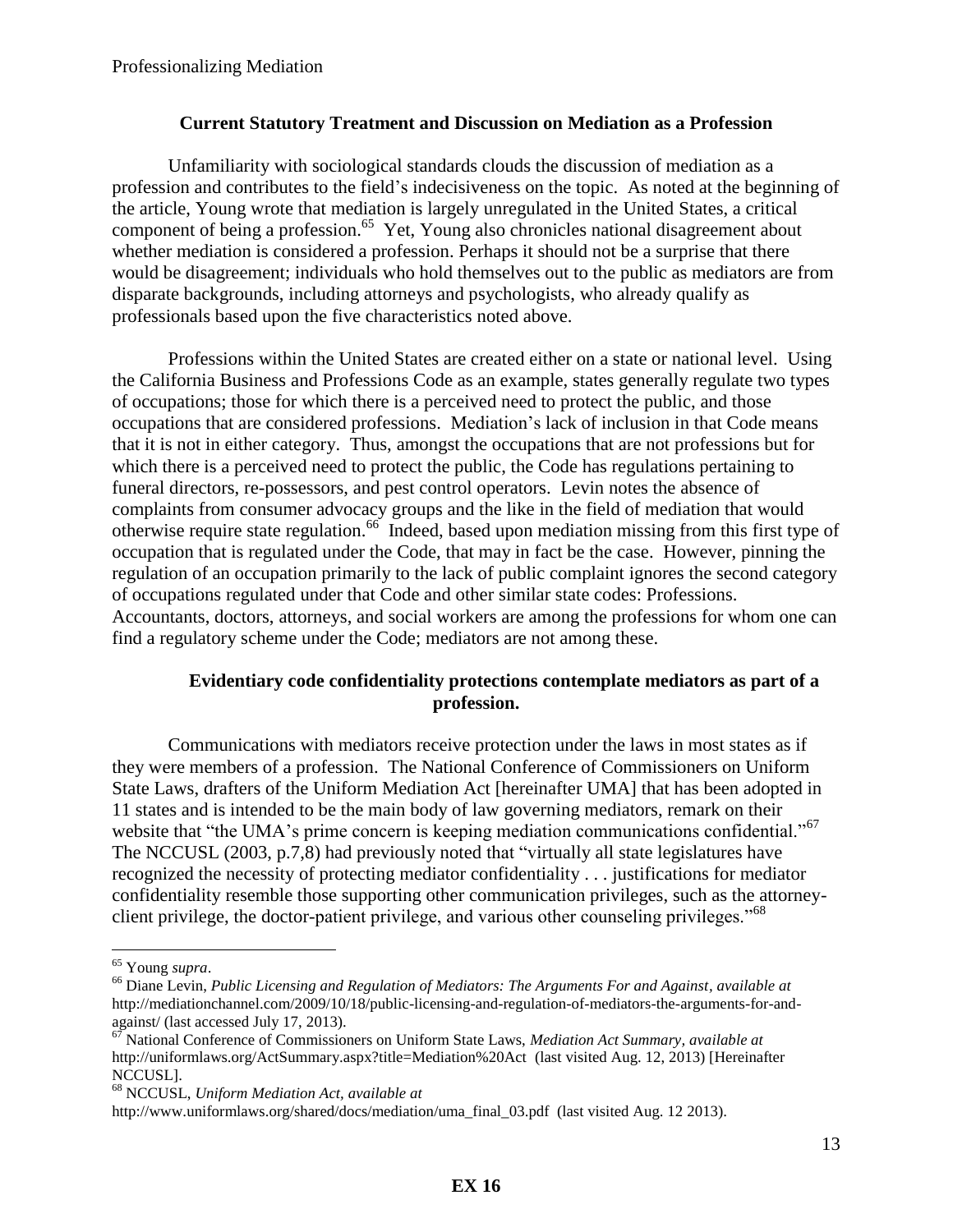Using California again as an example, the California Evidence Code sections §1115- 1123<sup>69</sup> cloak what transpires in mediation with confidentiality. The CEC indicates that what is said in mediation cannot be used in litigation as evidence, and notes that other materials developed for the mediation are similarly protected. Callahan notes that, "while California's confidentiality protections have been stated in the form of an evidence exclusion provision, California courts have construed this provision more like a privilege."<sup>70</sup> However, with those occupations that enjoy confidentiality privileges conferred by the state and used by the drafters of the UMA to support mediation confidentiality, and with the other occupations engaged in rendering services in which confidential privileged communications take place under the CEC, such as an attorney or a doctor, the communication is one with a professional who is regulated, invariably licensed by the state and subject to license forfeiture for misuse of that license. Each professional has taken qualifying examinations in which knowledge of the ethics of the profession are tested. In stark contrast to those professions, mediators operate with the protection of the state statutes, the UMA, and the CEC without being licensed or tested on their knowledge of ethics or of any of the complex knowledge-base that forms the backbone of mediation practice.

Further complicating this issue is the fact that mediators are treated as if they are from a profession, which is the proverbial "elephant in the corner" concept of mediator manipulation. As part of customary practice, mediators manage the agenda and communications between the disputants and use the confidentiality protections so that neither party truly has full disclosure. Coben noted, "mediators themselves routinely and unabashedly engage in manipulation and deception to foster settlements, albeit under the rationale of fostering self-determination."<sup>71</sup> Coben further states, "surely one must question if a settlement is ever truly self-determined when it is the product of manipulative tactics (no matter how well-intentioned).<sup>572</sup> The NCCUSL (2003) justify the support for mediation confidentiality legislation nationwide and the UMA's mediation confidentiality provision in that it promotes candor and encourages early resolution of disputes.<sup>73</sup> However, "blanket protection" for mediator confidentiality is not without its detractors; Deleissegues  $(2011)$ ,<sup>74</sup> citing Factor,<sup>75</sup> writes that "mediation confidentiality protects an incompetent mediator, prevents testimony regarding malpractice, and prevents third parties from learning vital information that might protect them." While there are good and bad practitioners in every profession, mediation as a field has not yet earned the status of a profession that ordinarily justifies the public trust envisioned by the confidentiality protections.

<sup>69</sup> California Evidence Code, *Section 1115-1128*, *available at* http://www.leginfo.ca.gov/cgibin/displaycode?section=evid&group=01001-02000&file=1115-1128 (last visited Nov. 18, 2013) [Hereinafter CEC].

<sup>70</sup> R. Callahan, *For California Litigants, Why Should Mediation Confidentiality be a Function of the Court in which the Litigation is Pending* 12 PEPP. DISP. RESOL. L. J. 94.

<sup>71</sup> Coben *supra at* 5.

 $72$  *Id.* 

<sup>73</sup> NCCUSL *supra a*t 7

<sup>74</sup> C. Deleissegues, *Mediation Confidentiality: Has It Gone Too Far?* 33 U. La Verne L. Rev. 123.

<sup>75</sup> M. Factor, *The Trouble with Foxgate and Rojas: When Should Public Policy Interests Require that Mediation Confidentiality in California be Subject to Certain Common Sense Exceptions*, *available at*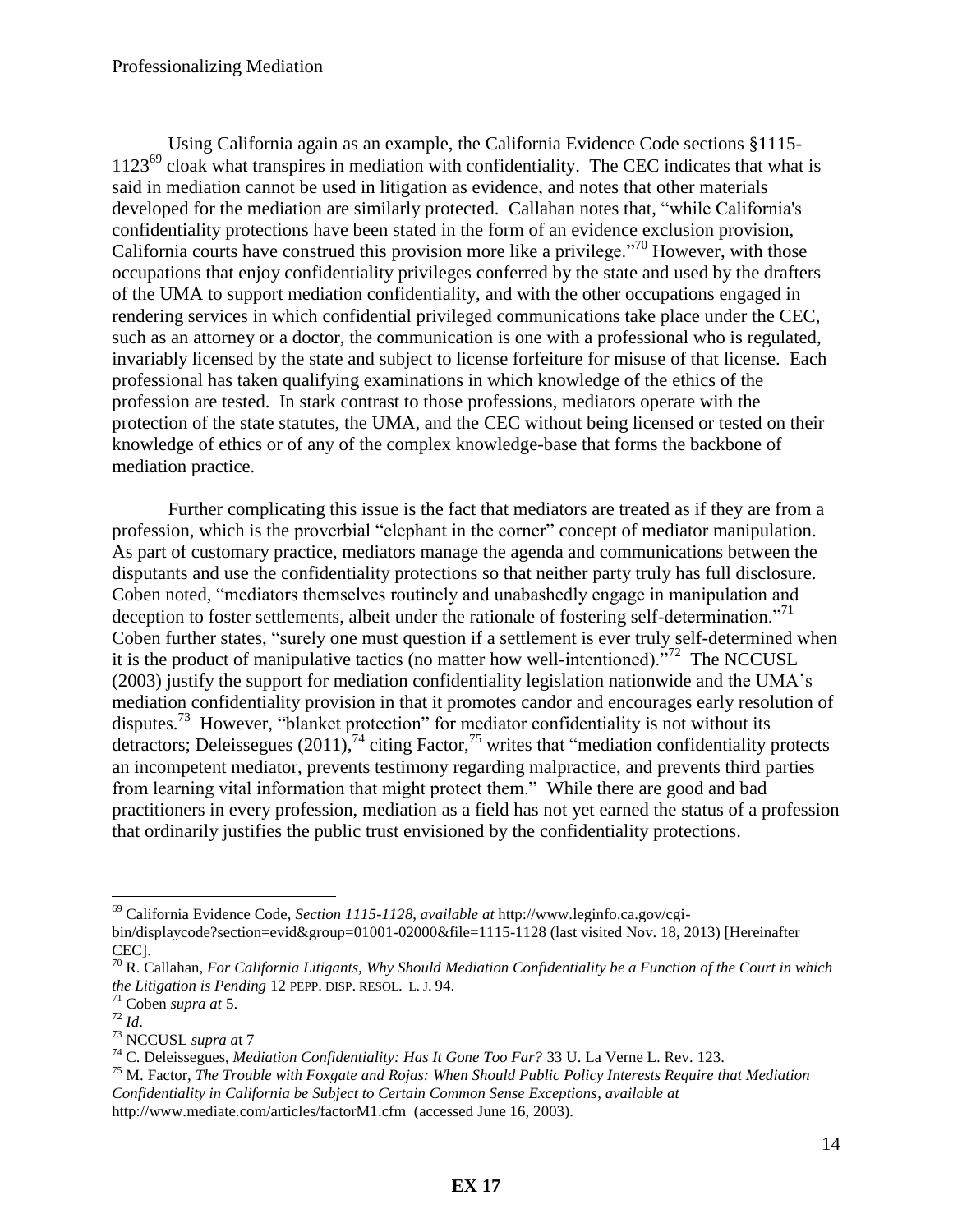The debate regarding whether or not mediation should pursue professionalization has been previously chronicled.<sup>76 77 78 79</sup> 80 This article however, has a slightly narrower focus: Given the expectations of mediation practice in litigated-cases, which has evolved differently than the rest of the field of mediation, and the movement nationwide for courts to credential their panels, mediators should be uniting on a state or national level to justify the evidentiary code protections which contemplate mediators as professionals rather than requiring each local court to invest their scarce resources in re-creating standards for mediation panels that are largely undifferentiated. Forces are already pulling litigated-case and court-connected mediation towards professionalization, and continued non-professionalization of the field only serves to deprive those forums of the proper mechanisms for litigants to resolve their cases with all of the alternatives mediation can provide.

#### **Litigated-Case Mediation is Evolving towards Professionalization**

Mediation, in the context of court-connected panels, has the shortest distance to travel to become professionalized. One could argue that invoking public accountability in the form of self-regulation, a common code of ethics, and agreed upon specialized education, combined with a qualifying examination, could position court-connected mediation with other professions. Since the distinction between qualifications for a mediation practitioner in court-connected panels, in contrast to mediation practitioners in other venues, appears to have evolved gradually, county by county, state by state; there is reason to believe that this distinction is not artificial.

Jarrett sees the growth of mediation directly tied to its corporate clientele who are seeking to reduce litigation costs of increasing conflict driven by economic activity and globalization. In this pre-litigation or litigation context, the formalized ethics and impartiality of mediation serve to legitimize it as an institutionalized conflict resolution mechanism. Therefore, in the courtconnected or litigated-case environment, mediation has evolved from its counterculture roots in the mid-20<sup>th</sup> century to a very legalistic and formalistic approach. "In the future, a growing divide will continue to emerge between legal and non-legal."<sup>81</sup>

Jarrett further suggests that this divide is related to the difference in practitioner approaches that are necessary to help the parties resolve conflict in a legal dispute. According to Jarrett, the pre-dominant mediation form in litigated-case mediation is evaluative. "This method is most effective when the parties can readily identify objective standards or law that have been breached and the appropriate agreed-upon compensation within a settlement zone. Mediator knowledge in substantive aspects of the dispute is essential for this approach so that the mediator can provide the parties with an authoritative evaluation."<sup>82</sup>

 Hedeen and Coy, while noting many of the connections between non-litigated-case mediation types, including what is referred to as "community mediation," and litigated-case mediation, foreshadow the difficulty in making the entire mediation field meet the evolved standards often present in court-connected panels by noting,

<sup>76</sup> S. Cole, Mediation Certification: *Has the Time Come?* Spring A.B.A. DISP. RESOL MAG. 7 (2005).

<sup>77</sup> McEwen *supra*.

<sup>78</sup> Young *supra*.

<sup>79</sup> Jarrett *supra*.

<sup>80</sup> Levin *supra*.

<sup>81</sup> Jarrett *supra at* 64.

<sup>82</sup> Jarrett *supra at* 54.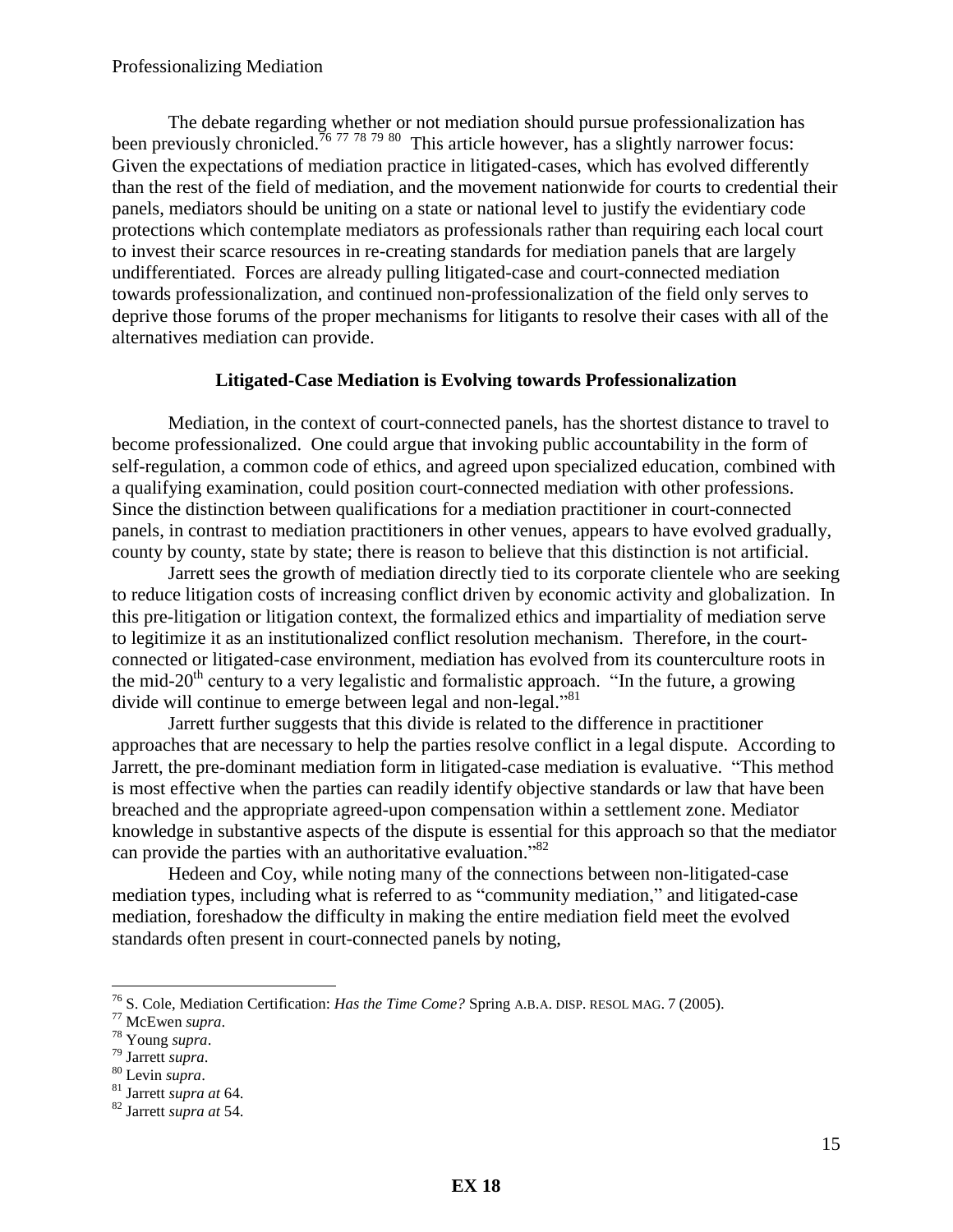it has become clear that both the length and the quality of mediation trainings received by community mediators should be increased. The trick is to do this without abandoning the field's historical reliance on ordinary citizens from all walks-of-life who volunteer their time and services and lay claim to no extraordinary training or academic degrees…The courts are understandably an administrative system that is deeply committed to credentialing. But this credentialing, which often takes the form of advanced academic degrees, may too easily disenfranchise a community's volunteer mediators.<sup>83</sup>

 Whether for sociological reasons driven by mediation clients, or the court's comfort with the credentialing process, the continued pressure to professionalize the litigated-case or courtconnected mediation is based upon a myriad of factors that include 1) the confidentiality protection provided by evidentiary codes that anticipate such professionalization, 2) the expectation of the users of mediation services in litigated-cases that may demand a more formal procedure than is utilized elsewhere within the mediation field, and 3) the need for public accountability to resolve disputes that ultimately have been filed in a public court system. Thus, it was no surprise that in California those factors may have been partially responsible for the introduction of a bill in the California Senate, SR 05-01-2012, a resolution on mediator regulation recently under consideration, provided in part that the State Bar would be responsible for certification and registration of mediators, and that the State Bar Court would be responsible for mediator discipline.<sup>84</sup>

Litigated-case or court-connected mediation could either professionalize by separating itself from the rest of the field of mediation, or alternatively, they could lead the field of mediation into professionalization. McEwen notes: "The impulse to establish a professional identity often arises as a way to resist or preclude alternative forms of control over the work of practitioners."<sup>85</sup> As mediators consider whether they want to professionalize their field, measures such as the one introduced by the State Bar of California provide incentive to do so rather than face the alternative of another body regulating the field. Looking at other professions, there may be other reasons as well.

#### **Benefits and Detriments to Professionalization**

A brief look at other professions and the factors that may have led to their professionalization compares favorably with the current environment in mediation. For instance, Stevens, in his seminal work on American law schools,  $86$  notes on page 92, that the American Bar Association formed in 1878 to "improve" the status of lawyers, many of whom were eking out a living on the economic fringe of the lower middle class. Bar examinations were instituted to raise the prestige and level of practice. Kendall asserts that the medical profession was formed from the frustrations of medical school graduates who were poor and frustrated by an

<sup>83</sup> T. Heden and P. Coy, *Community Mediation and the Court System: The Ties That Bind* 17 MEDIATION Q. 351 (2000).

 $84$  B. Brown, July S. CAL. MEDIATION ASS'N. NEWSL. (2012).

<sup>85</sup> McEwen *supra at* 4.

<sup>86</sup> R. Stevens, *Law School: Legal Education in America from the 1850's to 1980's* (1987).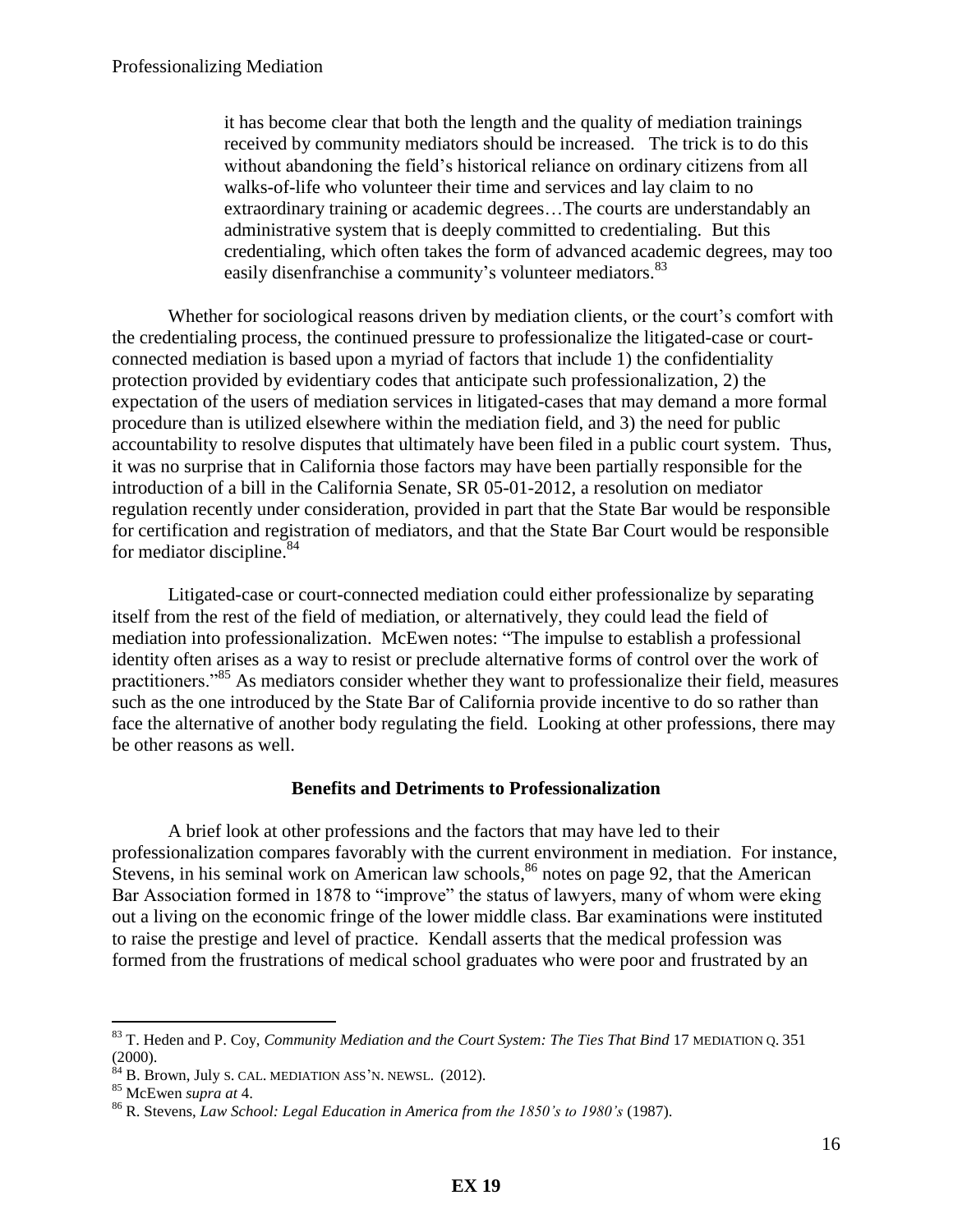overabundance of quasi-medical practitioners.<sup>87</sup> Del Bene noted that the nursing profession formed because "the lack of standardization of knowledge in educational preparation led to excessive stratification and indeterminism in nursing and the consequential inability of the members to generate a consensual identity."<sup>88</sup>

In the context of discussing the potential professionalization of the field of mediation, Welsh and McAdoo note that "professions . . . are characterized by a distinct knowledge system that serves as a conceptual map binding together the members of the profession and framing the way in which they think about, reason through, and act upon problems."<sup>89</sup> They suggest that mediators do not substantially agree that their work is based on a "systematic body of esoteric, abstract knowledge." Thus, mediators cannot agree on the "approach, skills or ethics mediators should share."

Critics of professionalizing mediation will sometimes cite reasons that do not necessarily apply in the litigated-case or court-connected mediation context, again begging the question of whether disputes that are in a public forum such as the court system ought to be separated from the rest of the mediation field in establishing professionalization. For example, one argument is that mediation is practiced so differently everywhere that establishing uniform standards is difficult if not impossible.

> The differences among the various approaches to mediation practice, including the role that the neutral and participants play and how broadly or narrowly issues are defined, are significant. Given these ecumenical differences, establishing universally applicable and acceptable standards of mediation practice would be extremely difficult and take years to achieve if at all."<sup>90</sup>

Nevertheless, from the litigated-case or court-connected mediation arena is such that the evaluative form and the reliance on individual caucusing with each party is very similar from mediation to mediation. As it is, in most professions, the response to the differences in the practice is to establish certifications for different areas of practice rather than to abandon the thought of professionalization. Certifications are certainly not a new idea for the field, and Cole notes that mediation may lend itself easily to certifying mediators by the legal context in which the dispute arose. $91$ 

Another oft-cited argument is that professionalizing a field ultimately reduces services to the poor because the cost of service typically rises.<sup>92</sup> Service to the disenfranchised is a complex and difficult issue, and it cannot be properly analyzed in the current climate in which those

<sup>87</sup> Kendall *supra at* 533.

<sup>88</sup> S. Del Bene, *Professionalization of Nursing: A Historical Analysis and an Examination of the Segmentation of Nurse Practitioners, available at*

https://openlibrary.org/books/OL17865208M/PROFESSIONALIZATION\_OF\_NURSING\_A\_HISTORICAL\_AN ALYSIS\_AND\_AN\_EXAMINATION\_OF\_THE\_SEGMENTATION\_OF\_NURSE (last visited June 30, 2013).

<sup>89</sup> N. Welsh and B. McAdoo, *Eyes on the Prize: The Struggle for Professionalism*, SPRING A.B.A. DISP. RESOL MAG. 13 (2005).

<sup>90</sup> Levin *supra*.

<sup>91</sup> Cole *supra*.

<sup>92</sup> Kendall *supra*.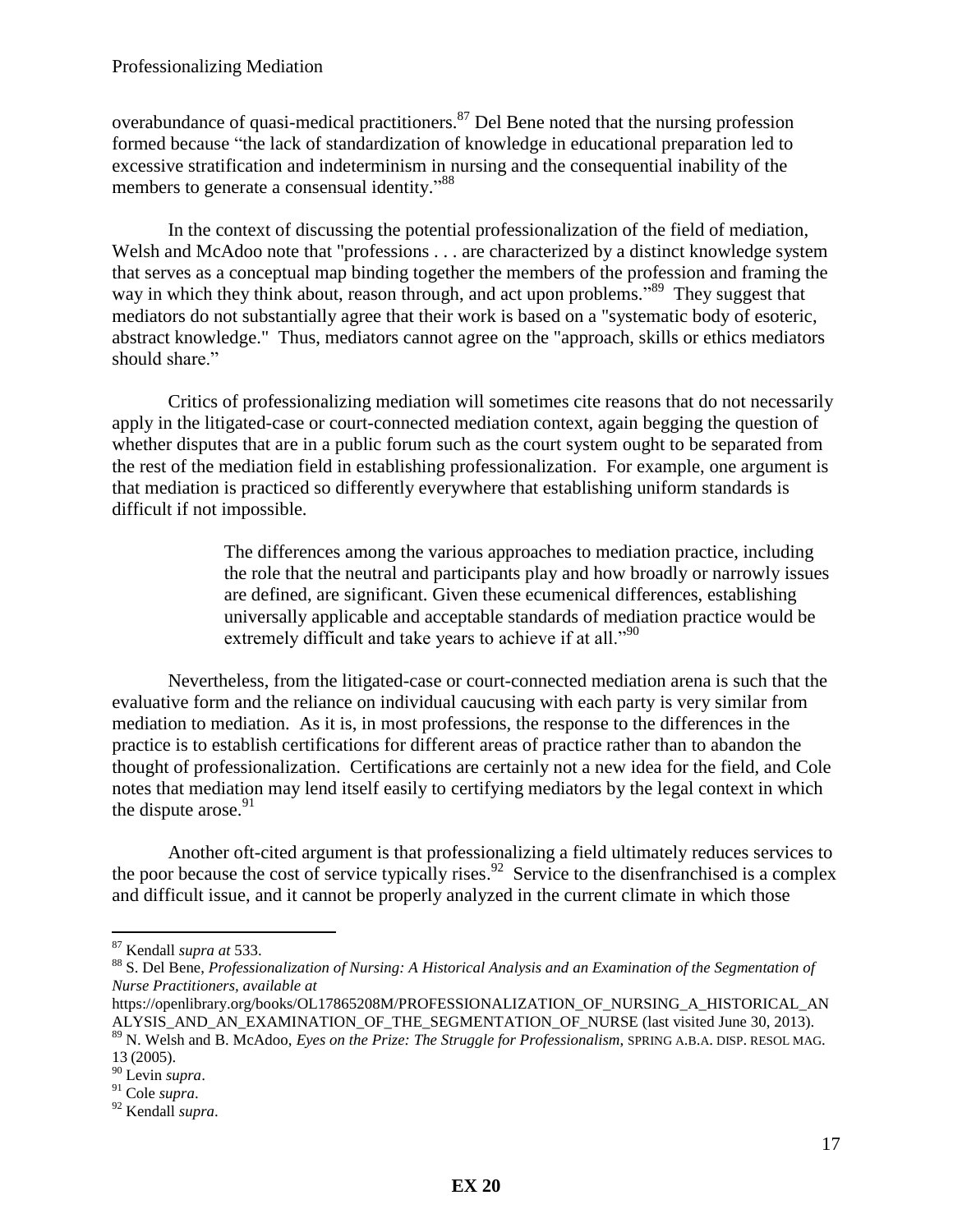mediation services are not mandated or regulated. In fact, this concern for the disenfranchised could be an argument *for* regulation, as those who are the most vulnerable in society may be the most likely to be harmed via the current practice of unregulated mediation. Social work, which meets all five characteristics of a profession, is fundamentally rooted in the profession's concern for proper and affordable care for the most vulnerable members of our society.

In many professions, the response to providing services to all segments of society is often in the form of expecting pro bono work of professionals and requiring internships of new entrants, often through universities that serve to offer professional services to the community at little or no cost. In addition, using California as a point of reference, university mediation programs can often be found mediating disputes for self-represented litigants in courthouses handling small claims or restraining order matters. California has already codified the use of public resources to offer mediation services to those without means through its DRPA (Dispute Resolutions Program Act, 2013).<sup>93</sup>

Finally, some commentators believe that mediation is too young to seek the norming process that accompanies professionalization. Doing so in mediation's infancy may curtail its creativity as a field.<sup>94</sup> This argument again serves to differentiate the litigated-case or courtconnected mediation from the rest of the field because a norming process has already taken place in that context.

## **Los Angeles County: A Casualty of the Pitfalls of Non-Professionalization**

The pitfalls of not professionalizing litigated-case mediation are largely illustrated by recent events in Los Angeles County. Claiming budget shortfalls, the Los Angeles Superior Court announced the dissolution of its alternative dispute resolution [hereinafter ADR] services. See press release of March 6,  $2013^{95}$  With the demise of the LASC panels, concerns were renewed about case management within the county given that the LASC ADR department was the largest of its kind in the country. With the elimination of the LASC ADR department, the Court, as a public agency, has no alternative to which it can refer parties who desire to resolve their public disputes. In contrast to other professions, members of the public cannot find licensed or certified mediators who have passed the quality or certification standards set by the state or the industry, and select a mediator that is right for them, knowing they are in good standing with the field. Once again, while Los Angeles and California may serve as case study examples, they are emblematic of a nationwide occupational status for mediation that leaves it largely unregulated and thus void of public accountability.

#### **Conclusion**

Mediators who take the position that they do not want to be regulated are unavoidably taking the position that they do not want mediation to be a recognized profession. While that

<sup>93</sup> DRPA *supra*.

<sup>94</sup> Levin, *supra*.

<sup>95</sup> Los Angeles Superior Court *Los Angeles Superior Court Eliminates Alternative Dispute Resolution Services*, *available at* http://www.lasuperiorcourt.org/courtnews/Uploads/14201332216264013NRADRclosure.htm (last visited June 16, 2013) [Hereinafter LASC].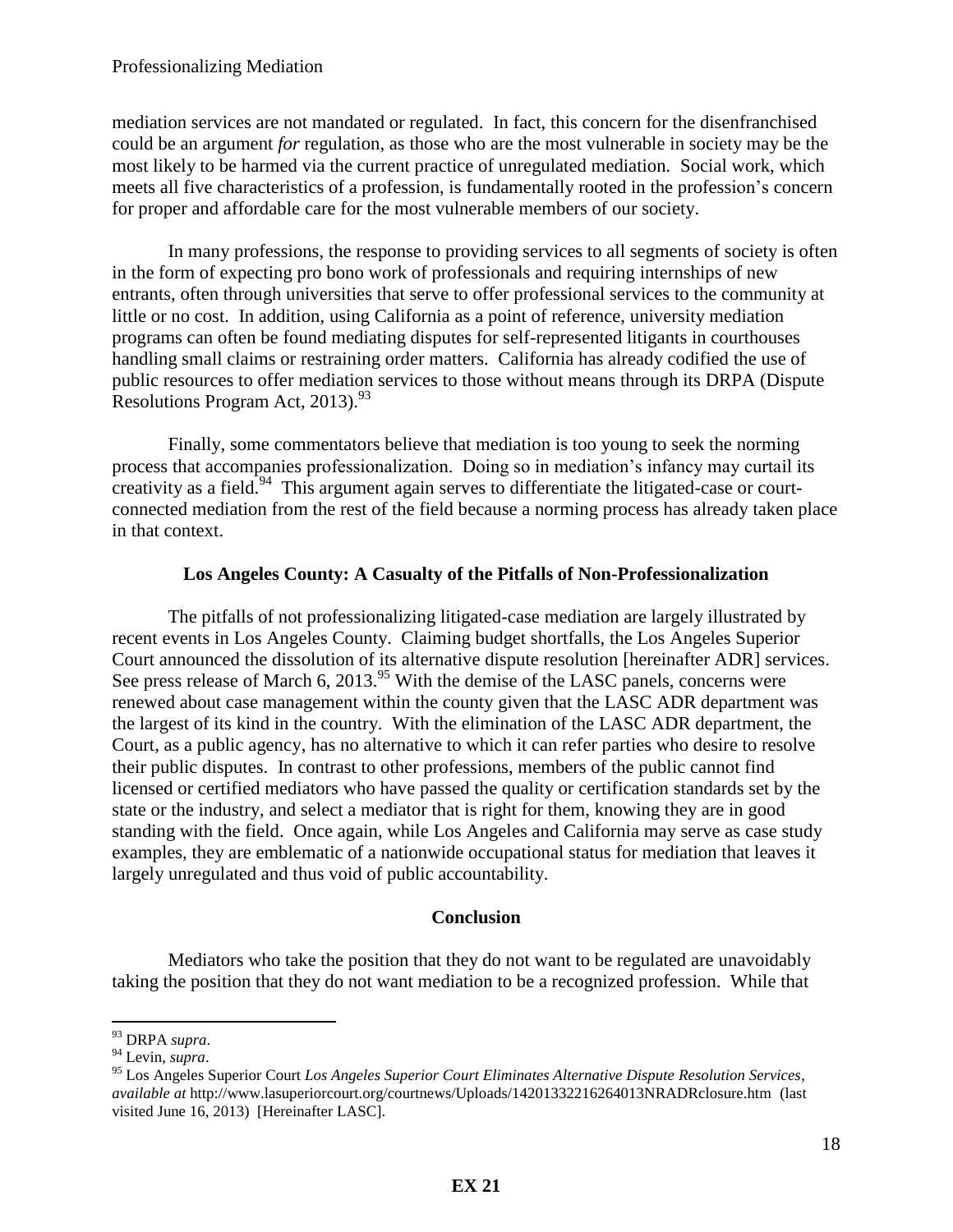may serve those who identify with the counterculture roots of mediation, it inevitably deprives one of the primary users of mediation – the disputants in litigated-cases – a regulated resource upon which the public can rely. As the Los Angeles Superior Court has found with the dissolution of its mediator panels with no obvious replacement in sight, there is a need to professionalize the world of litigated-case or court-connected mediation. Without that professionalization, public resources will continue to be excessively spent on the duplicative process of replicating local panels with arguably indistinguishably different criteria in order to serve an already overburdened court system.

Proponents against professionalization may have an unintended negative impact on the field in the public eyes. The lack of an established common code of ethics that can be universally adopted, in addition to not requiring specialized education and training, separates mediation from other recognized professions that otherwise generate public recognition. It is not unusual for the authors to hear judicial officers in Los Angeles note that with the demise of the LASC mediation panels, they would just reach out to local lawyers and bar associations to mediate cases, virtually reinforcing the conundrum mediators face in changing a public perception that mediation is not a distinct and unique occupation.

The inability to establish a specialized education standard for court-connected or litigated-case mediation has also affected the ability of the non-attorney mediator to have equal access to litigated cases, both by rule and by mediator selection processes implicit to those cases. Perhaps the biggest divide between court panels nationwide is whether to require a degree in higher education, and if so, what degree to require; those that require a law degree have essentially limited the mediator pool to attorneys. Additionally, Goldfein and Robbennol posit that attorneys are the primary clients for litigated-case mediation services.<sup>96</sup> Without a clear mechanism to professionalize non-lawyer mediators, the most likely scenario in a nonprofessionalized environment would be for the lawyer-clients to choose other attorneys as mediators because, as Jarrett notes, "lawyers can credibly claim greater knowledge and skill over the substantive, procedural, and evaluative aspects of a dispute.<sup> $597$ </sup> The Alternative Dispute Resolution Section of the American Bar Association Task Force on Mediator Credentialing noted in their report that "Disputants benefit from the opportunity to select mediators with training and experience in fields other than law. Credentialing programs may place value on legal and other academic training, but should not bar non-lawyers from obtaining credentials on *de jure* or *de facto* basis."<sup>98</sup> The report therefore rejects having a law degree as a required part of the specialized education, something again that some court-connected panels have imposed in the absence of mediators professionalizing and setting the standards themselves for the field.

 Levin writes that critics of professionalization often cite the principle of selfdetermination, embodied in all proposed mediator ethical codes, and read it to require that

<sup>96</sup> J. Goldfein and J. Robbennol, *What if the Lawyers Have Their Way? An Empirical Assessment of Conflict Strategies and Attitudes toward Mediation Styles* 22 OHIO ST. J. ON DISP. RESOL. 277 (2007).

<sup>97</sup> Jarrett *supra at* 60.

<sup>98</sup> Alternative Dispute Resolution Section of the American Bar Association, *Final Report of the Task Force on Mediator Credentialing, available at*

http://www.americanbar.org/content/dam/aba/images/dispute\_resolution/CredentialingTaskForce.pdf (last visited July 2, 2013).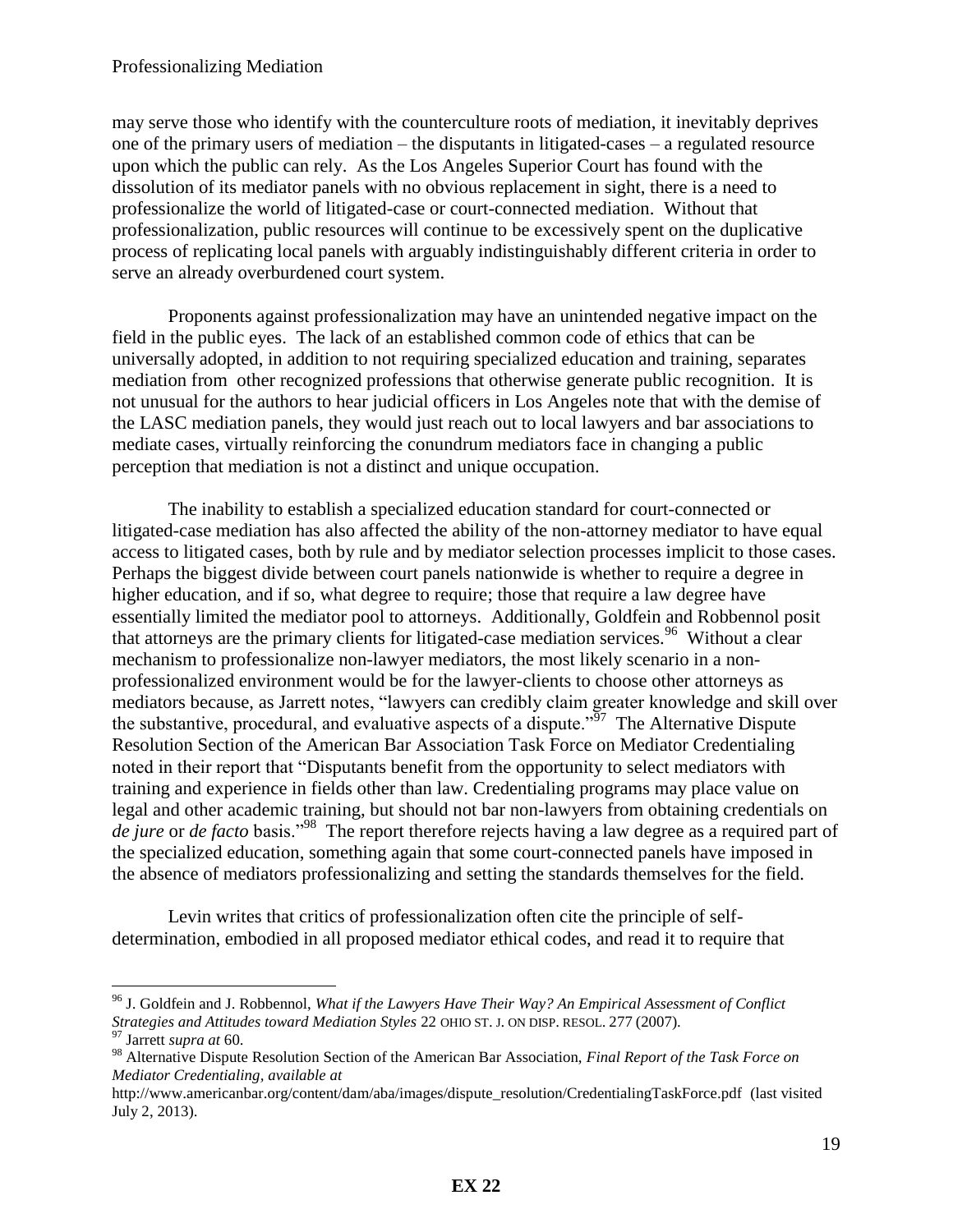disputants have unencumbered free choices in selecting a mediator.<sup>99</sup> However, honoring that principle in conjunction with evidentiary code sections providing blanket confidentiality seems awkward at best, and perhaps at worst, misguided public policy. It would not be considered good public policy to extend the attorney-client privilege or physician-patient privilege to wellintended non-professionals who may try to help with legal or medical matters. Court-connected panels have already indicated their needs by the very similar standards that have been developed that resemble professionalization. Litigated-case mediation has evolved into a standardized practice based upon the public forum in which it operates and the expectations of the clientele. Now may be the time for those mediators to formally professionalize and meet the needs and the expectations of the public.

 $\overline{a}$ <sup>99</sup> Levin *supra*.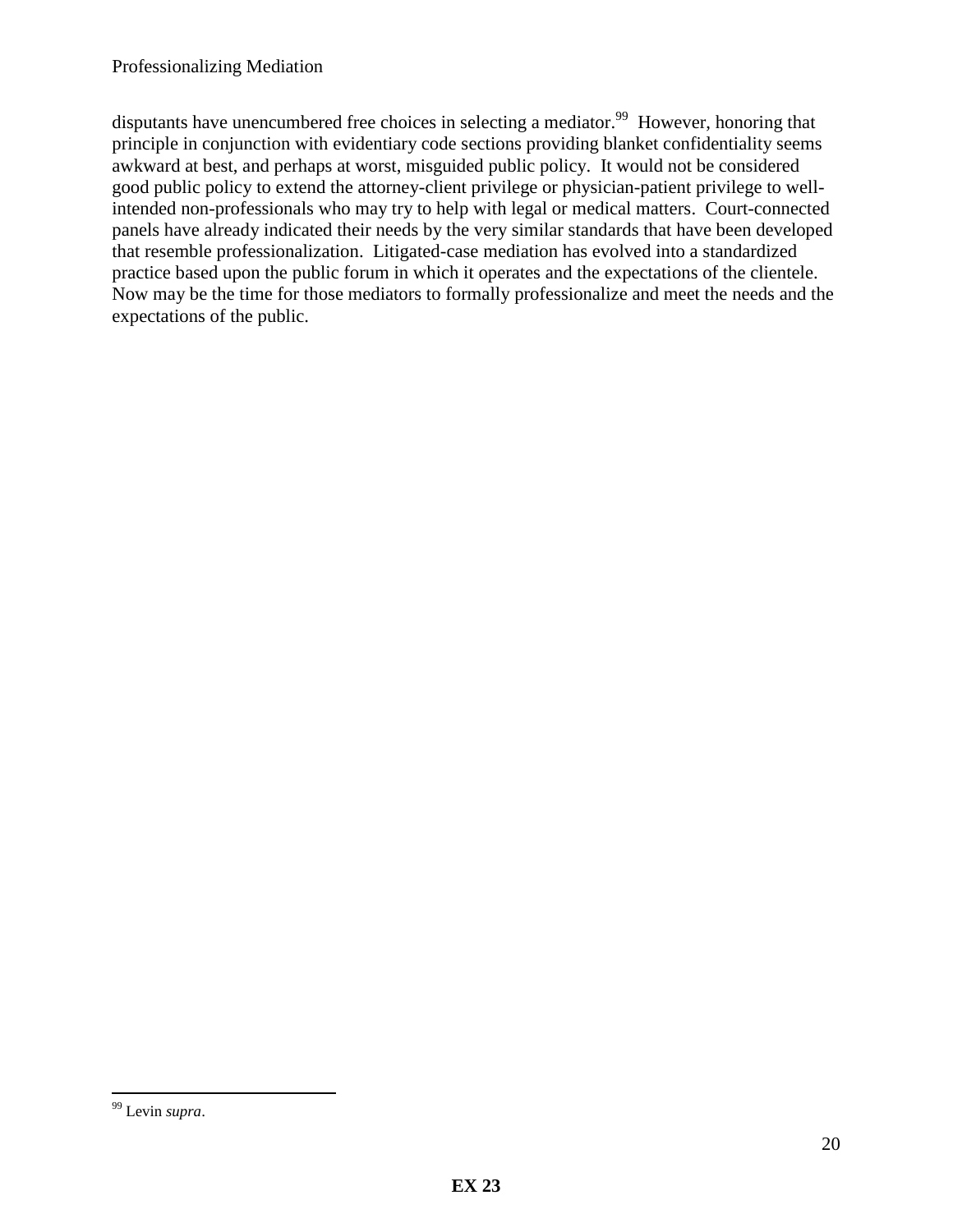## **EMAIL FROM RON MAKAREM (6/10/14)**

Dear Ms. Gaal,

I understand that you will be meeting on Thursday. Please bring this email to the participants' attention.

I was the one of the attorneys for the Petitioner who argued the *Cassel v. Superior Court* case to the California Supreme Court.

As I see it, the legislature has already carved out a very important exception when a client sues his/her attorney. The very sacred attorney/client privilege is waived by a client once a lawsuit is filed. While mediation confidentiality is important, it is no more important than the sacred privilege of communication between a lawyer and client. I believe a similar exception should be drafted by the legislature to carve out those conversations once a lawsuit is filed.

In the alternative, however, and a more narrow amendment can occur by refining a separate definition within the statute. I think clarification can be provided to the phrase in the statute 'in preparation or furtherance of mediation.' I believe that this specific language contemplates communication that occurs as part of the 'mediation' process. As mediation is defined in the statute it describes a mediator and parties on both sides. In other words, even if it is a few days before the mediation date or a few days after the mediation date, the opposing sides may wish to discuss matters relating to mediation. Further, the mediator may want to hold a discussion with the individual parties and counsel. These conversations are 'in preparation and in furtherance of mediation'. The Supreme Court, however, chose to include conversation that do not include the mediator and do not include opposing sides when interpreting the phrase 'in preparing or furtherance of mediation.' I believe that the Supreme Court went too far in including conversations that occur only by client and attorney (i.e. attorney-client privileged communications) within the sphere of conversations that will be considered 'in preparation or in furtherance of mediation. That definition, thus, can be refined in the statute as a more narrow amendment to the statute. If that phrase is refined then conversations solely between lawyers and clients can be used in subsequent legal malpractice cases, while conversations 'within mediation' i.e. with mediators and/or opposing counsel present during/before/after mediation will stay confidential.

Those are my very quick and last moment thoughts. I am willing to provide more thought and participation into this process, if you believe I can be of any assistance.

Thank you for considering this email into your discussion.

Regards,

Ron Makarem Makarem & Associates 11601 Wilshire Blvd., Suite 2440 Los Angeles, CA 90025 T: 310.312.0299 F: 310.312.0296 makarem@law-rm.com